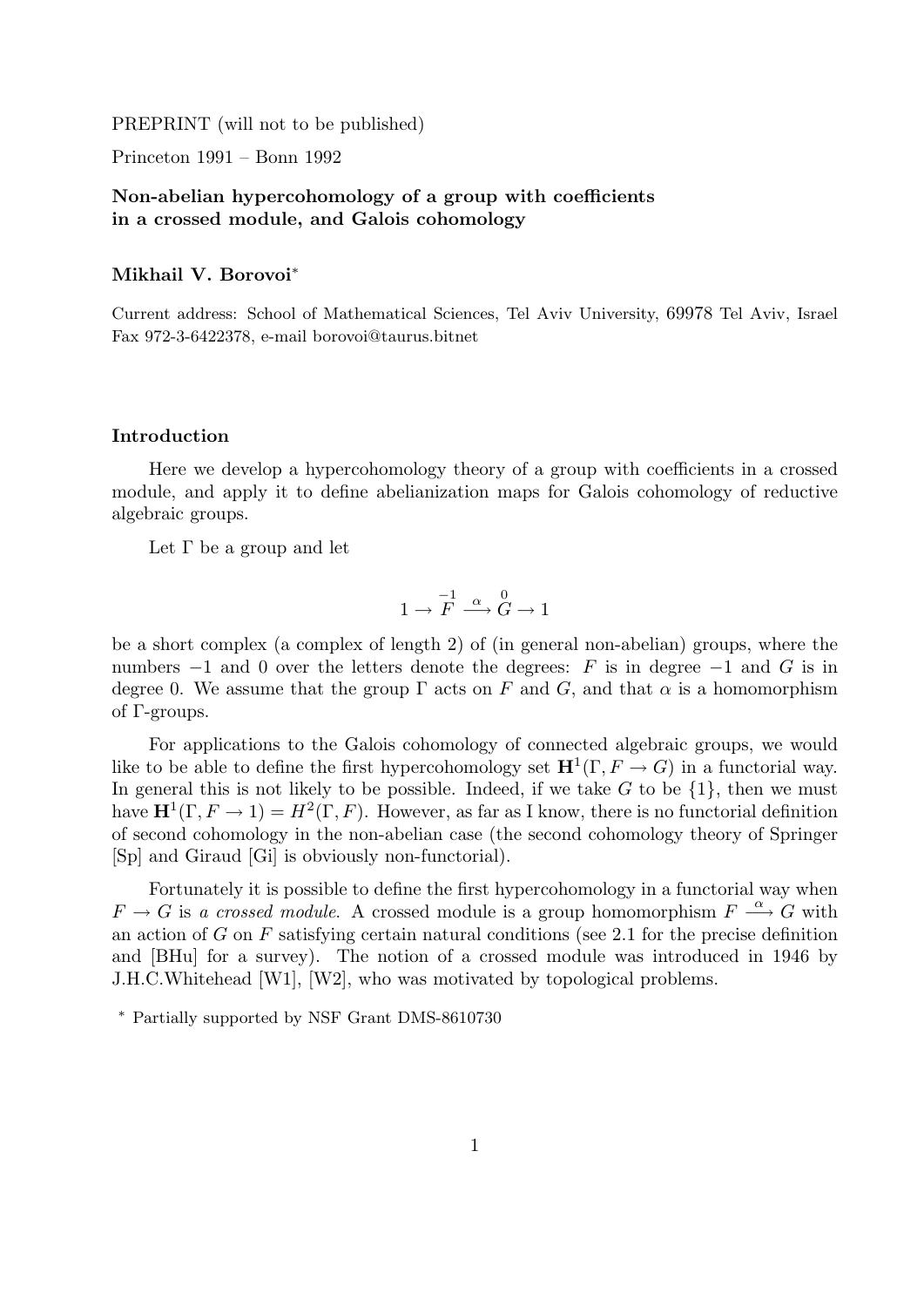To write down hypercohomology exact sequences, what we need is not only  $\mathbf{H}^{1}$ , but also  $\mathbf{H}^{-1}$  and  $\mathbf{H}^{0}$ . In Section 1 for any short complex of  $\Gamma$ -groups  $F \to G$  (not necessarily a crossed module), we define, in terms of cocycles, an abelian group  $\mathbf{H}^{-1}(F \to G)$  and pointed set  $\mathbf{H}^{0}(F \to G)$ , where we write  $\mathbf{H}^{i}(F \to G)$  for  $\mathbf{H}^{i}(\Gamma, F \to G)$ . These definitions were earlier given by Deligne [Del], 2.4.3, in terms of torsors. (Deligne writes  $H^0$  for our  $\mathbf{H}^{-1}$ , and  $\mathbf{H}^1$  for our  $\mathbf{H}^0$ .)

For a crossed module  $F \to G$  with Γ-action, we define in Section 2 a group structure on  $\mathbf{H}^0(\Gamma, F \to G)$ . Then we define, again in cocyclic form, the first hypercohomology set  $\mathbf{H}^1(\Gamma, F \to G)$ . We follow Dedecker [Ded2], [Ded3], who defined  $\mathbf{H}^1(\Gamma, F \to G)$  for a crossed module  $F \to G$  with trivial Γ-action; the generalization to the case of non-trivial Γ-action is obvious. Note that Dedecker regards  $\mathbf{H}^1(\Gamma, F \to G)$  not as hypercohomology of a complex, but as a nice, functorial definition of the second cohomology  $H^2(\Gamma, F)$ , so the group  $G$  and its action on  $F$  are for him just auxiliary structures necessary to define  $H^2(\Gamma, F)$ . Dedecker writes  $H^2(\Gamma, F \to G)$  for our  $\mathbf{H}^1(\Gamma, F \to G)$ . We regard  $\mathbf{H}^1(\Gamma, F \to G)$  as hypercohomology of a complex, and write down the hypercohomology exact sequence associated to a short exact sequence of crossed modules.

In Section 3 we use hypercohomology exact sequences to prove

**Theorem** (Theorem 3.3) Let  $(F_1 \rightarrow G_1) \rightarrow (F_2 \rightarrow G_2)$  be a quasi-isomoprhism of crossed modules with  $\Gamma$ -action. Then the induced maps  $\mathbf{H}^i(F_1 \rightarrow G_1) \rightarrow \mathbf{H}^i(F_2 \rightarrow G_2)$  (i =  $-1, 0, 1$ ) are bijections.

In Section 4 we apply results of Sections 1–3 to the crossed module of algebraic groups  $G^{\text{sc}} \xrightarrow{\rho} G$ , introduced by Deligne ([Del], 2.4.7). Here G is a connected reductive algebraic group over a field K of characteristic 0,  $G^{\rm sc}$  is the universal covering of the derived group  $G^{ss}$  of G, the homomorphism  $\rho$  is the composition  $G^{sc} \to G^{ss} \to G$ , and G acts on  $G^{sc}$  in the obvious way. Let Z be the center of G and  $Z^{(sc)}$  the center of  $G^{sc}$ . Let  $H^0(K, G)$  and  $H<sup>1</sup>(K, G)$  denote the 0-dimensional and 1-dimensional Galois cohomology of G. We define the abelian Galois cohomology groups of G by

$$
H_{\mathrm{ab}}^i(K, G) = \mathbf{H}^i(K, Z^{(\mathrm{sc})} \to Z) \qquad (i \ge -1).
$$

Using the morphism  $(1 \to G) \to (G^{sc} \to G)$  and the quasi-isomorphism  $(Z^{(sc)} \to Z) \to$  $(G<sup>sc</sup> \to G)$  of crossed modules of algebraic groups, we define for  $i = 0, 1$  the abelianization maps

$$
\mathrm{ab}^i \colon \! H^i(K,G) \to \mathbf{H}^i(G^\mathrm{sc} \to G) \xrightarrow{\sim} \mathbf{H}^i(Z^{(\mathrm{sc})} \to Z) = H^i_\mathrm{ab}(K,G).
$$

The abelianization map  $ab^0$  was first defined by Deligne [Del]. The map  $ab^1$  generalizes a map of Kottwitz ([Ko2], Thm. 1.2), which he defined and extensively used in the case when K is a local field. Kottwitz defined the abelianization map with the help of a rather complicated method of z-extensions of reductive groups. The hypercohomology with coefficients in a crossed module permits us to define the maps  $ab^0$  and  $ab^1$  explicitly, in particular in terms of cocycles (Propsitions 4.3.1 and 4.3.2).

Constructions of Section 4 are used in our forthcoming paper [Bo3] (cf. also [Bo1]), where we describe "explicitly" the first Galois cohomology of a connected reductive group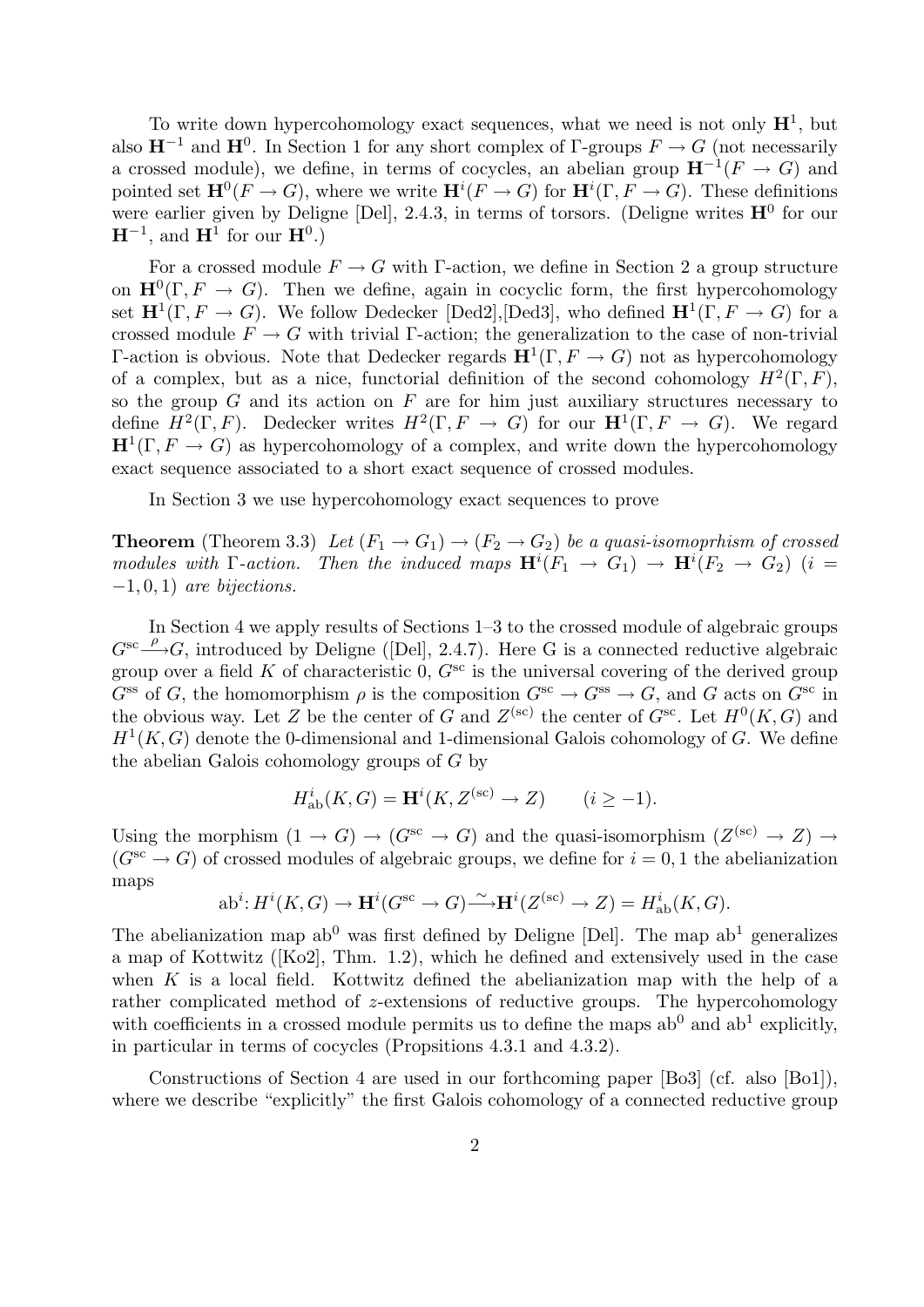over a number field. Such constructions are are useful in cohomological calculations related to Shimura varieties, cf. [Mi].

Note that it is also possible to define the abelianization map  $ab^2$ :  $H^2(K, G) \to H^2_{ab}(K, G)$ (cf. [Bo2]), where  $H^2(K, G)$  is the second non-abelian Galois cohomology set of Springer [Sp] and Giraud [Gi]. If K is a local field or a number field and  $\eta \in H^2(K, G)$ , then  $ab^2(\eta) = 0$  if and only if  $\eta$  is a neutral class, i.e. it corresponds to a split extension.

Remarks (1) The cocyclic constructions of Sections 1–3 go through in the more general case of hypercohomology of a simplicial set with coefficients in a family of crossed modules.

(2) In [Br1] Breen defines  $\mathbf{H}^{-1}$ ,  $\mathbf{H}^0$  and  $\mathbf{H}^1$  in a uniform way for a sheaf of crossed modules  $F \to G$  on a site, and constructs the hypercohomology exact sequence (0.1.1). Breen uses the machinery of homotopical algebra. In the particular case of the site of Γ-sets his definitions appear to be equivalent to ours. Our resuls were obtained independently (before the paper [Br1] appeared).

(3) Breen ([Br1], 6.2) proves that  $\mathbf{H}^1(F \to G)$  can be identified with the set of equivalence classes of torsors under the Picard category associated to the crossed module  $F \to G$ . Deligne noticed (private communication) that our Theorem 3.3 follows from this description of  $\mathbf{H}^1(F \to G)$ , because quasi-isomorphic crossed modules define equivalent Picard categories.

(4) We claim no originality. Most of the results of Sections 1–3 are known (except the construction of the connecting map  $H^1 \to H^2$  in 2.17 – 2.22), see Remarks (2–3) above. We need however this cocyclic exposition for Section 4, where we write down explicit cocyclic formulas for  $ab^0$  and  $ab^1$ .

#### 1 Hypercohomology in degrees −1 and 0

1.1 Short complexes of groups. Let  $\Gamma$  be a pro-finite group. A dicrete Γ-group is a group  $G$  endowed with a left action of  $\Gamma$  which is continuous with respect to the discrete topology on G. Here "continuous" means that the stabilizer of any element  $q \in G$  is open in  $\Gamma$ . From now on, by a  $\Gamma$ -group we mean a dicrete  $\Gamma$ -group.

Let  $\alpha: F \to G$  be a morphism of  $\Gamma$ -groups, i.e. a group homomorphism respecting the action of Γ. We consider  $F \to G$  as a short complex

$$
1\to \overset{-1}{F}\to \overset{0}{G}\to 1
$$

where  $F$  is in degree  $-1$  and  $G$  is in degree 0.

**1.2** Hypercohomology. We define hypercohomology in degree  $-1$ . We set

$$
\mathbf{H}^{-1}(F \xrightarrow{\alpha} G) = (\ker \alpha)^{\Gamma}
$$

where  $(\cdot)^{\Gamma}$  means (the group of) invariants.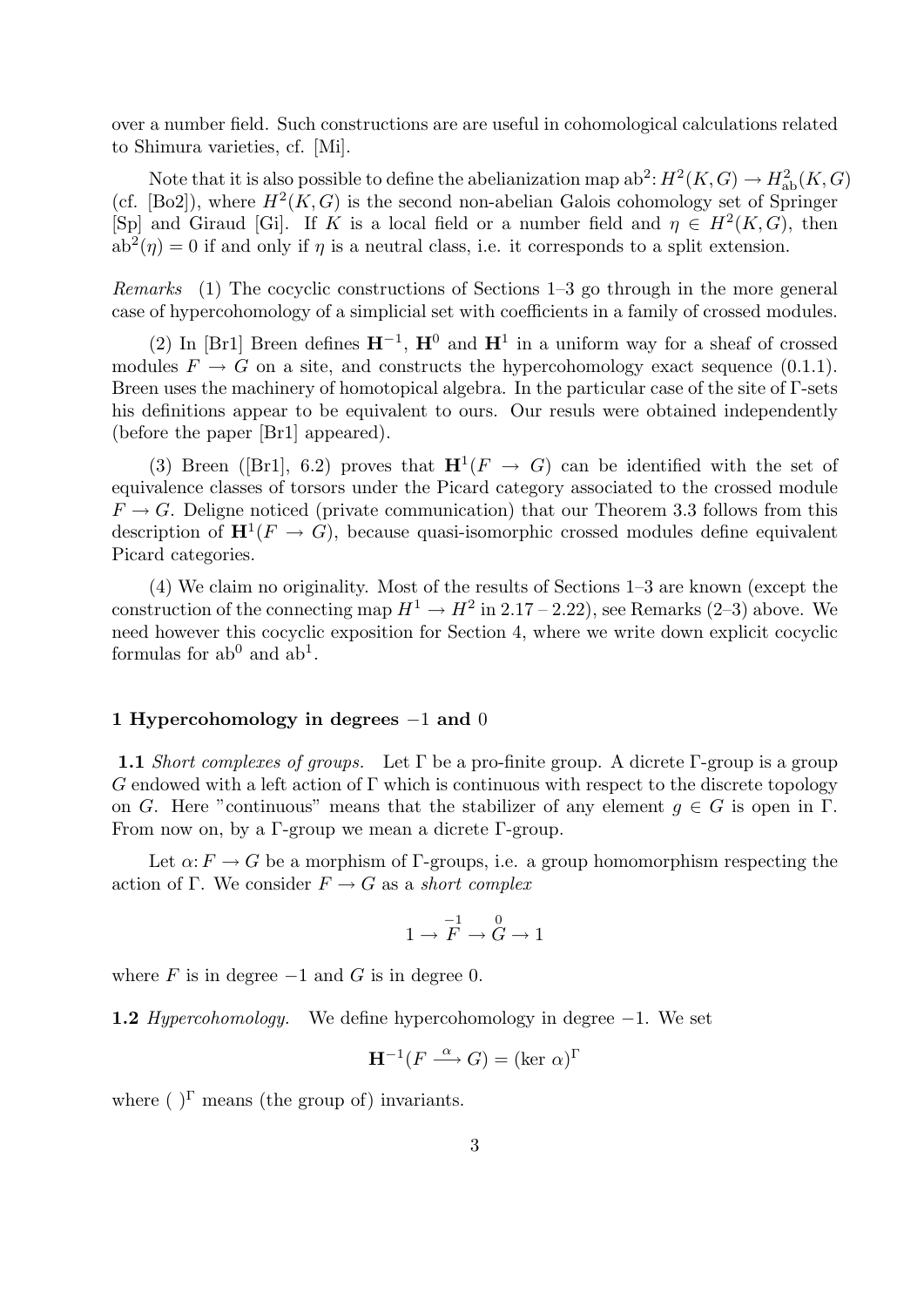We define 0-hypercohomology. We write  $\text{Maps}(\Gamma, F)$  for the set of continuous maps  $\varphi\text{:}\,\Gamma\to F$  and set

$$
C^{0} = \text{Maps}(\Gamma, F) \times G \text{ (we regard } C^{0} \text{ as a set)}
$$
  

$$
Z^{0} = \{ (\varphi, g) \in C^{0} \mid \varphi(\sigma \tau) = \varphi(\sigma) \cdot \sigma \varphi(\tau), \sigma g = \alpha(\varphi(\sigma)^{-1}) \cdot g, \sigma, \tau \in \Gamma \}
$$

The group F acts on the set of 0-cocycles  $Z^0$  on the right by

$$
(\varphi, g) * f = (\varphi', g'), \quad \varphi'(\sigma) = f^{-1} \cdot \varphi(\sigma) \cdot \sigma f, \quad g' = \alpha(f)^{-1} \cdot g,
$$

(where  $f \in F$ ), and we set

$$
\mathbf{H}^0(F \to G) = Z^0/F
$$

The set  $\mathbf{H}^{0}(F \to G)$  has a neutral element, namely the class of  $(1,1)$ . We write  $\text{Cl}(\varphi, g)$ for the hypercohomology class of a cycycle  $(\varphi, q)$ .

**1.3** Morphisms of complexes. A morphism of (short) complexes  $(F_1 \rightarrow G_1) \rightarrow (F_2 \rightarrow G_2)$ is a commutative diagram



of Γ-groups. Such a morphism induces a canonical homomorphism

$$
\mathbf{H}^{-1}(F_1 \to G_1) \to \mathbf{H}^{-1}(F_2 \to G_2)
$$

and a canonical map

$$
\mathbf{H}^0(F_1 \to G_1) \to \mathbf{H}^0(F_2 \to G_2)
$$

# 1.4 Examples

(1) 
$$
\mathbf{H}^0(1 \to G) = H^0(G) = G^{\Gamma}
$$
.

- (2)  $\mathbf{H}^0(F \to 1) = H^1(F)$ . To  $\text{Cl}(\varphi, 1) \in \mathbf{H}^0(F \to 1)$  we associate  $\text{Cl}(\varphi) \in H^1(F)$ .
- (3) If  $\alpha: F \to G$  is injective, then the morphism of complexes  $(F \to G) \to (1 \to G/\alpha(F))$ induces a canonical bijection  $\mathbf{H}^0(F \to G) \tilde{\to} H^0(\mathrm{coker}\,\alpha)$ .
- (4) If  $\alpha: F \to G$  is surjective, then the embedding (ker  $\alpha \to 1$ )  $\hookrightarrow (F \to G)$  of complexes induces a canonical bijection  $H^1(\text{ker }\alpha) \tilde{\rightarrow} \mathbf{H}^0(F \rightarrow G)$ .

In the rest of this section we define the hypercohomology exact sequence associated to a short exact sequence of complexes of Γ-groups.

1.5 *Exact sequences.* A short exact sequence of complexes of Γ-groups is a sequence

$$
1 \to (F_1 \to G_1) \xrightarrow{i} (F_2 \to G_2) \xrightarrow{j} (F_3 \to G_3) \to 1
$$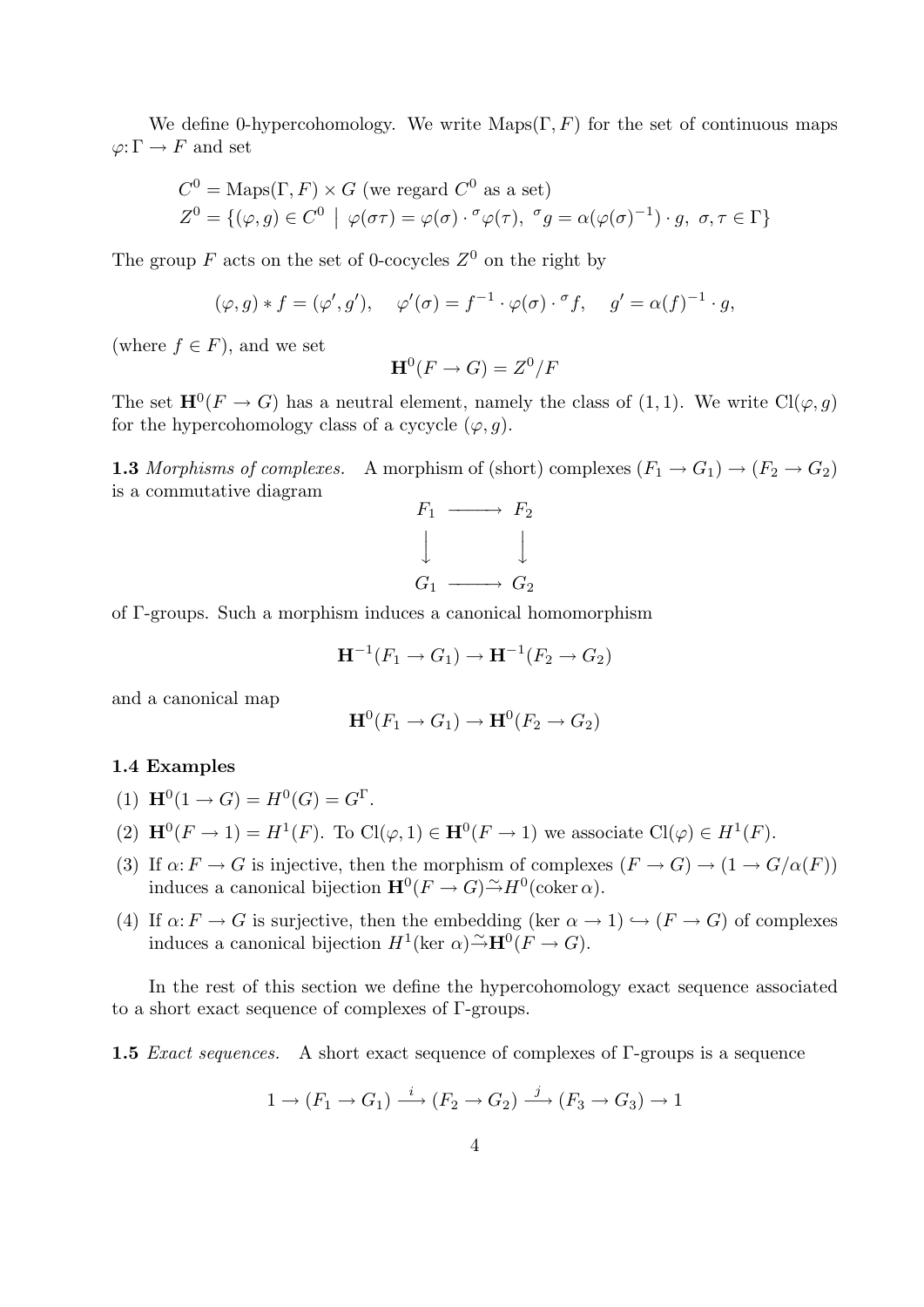such that the rows in the commutative diagram

$$
1 \longrightarrow F_1 \longrightarrow F_2 \longrightarrow F_3 \longrightarrow 1
$$

$$
\downarrow^{\alpha_1} \qquad \downarrow^{\alpha_2} \qquad \downarrow^{\alpha_3}
$$

$$
1 \longrightarrow G_1 \longrightarrow G_2 \longrightarrow G_3 \longrightarrow 1
$$

are exact. We regard  $F_1$  and  $G_1$  as subgroups of  $F_2$  and  $G_2$ , respectively. For such an exact sequence we define the connecting map

$$
\delta_{-1}: \mathbf{H}^{-1}(F_3 \to G_3) \to \mathbf{H}^0(F_1 \to G_1)
$$

as follows.

Let  $f_3 \in \mathbf{H}^{-1}(F_3 \to G_3) = (\text{ker } \alpha_3)^\Gamma$ . Choose  $f \in F_2$  such that  $f(\text{mod } F_1) = f_3$ . We define a 0-cochain  $(\varphi_1, g_1) \in C^0(F_2 \to G_2)$  by

$$
\varphi_1(\sigma) = f \cdot \sigma f^{-1}, \ g_1 = \alpha_2(f)
$$

It is easy to show that  $(\varphi_1, g_1) \in Z^0(F_1 \to G_1)$ .

We set  $\delta_{-1}(f_3) = \text{Cl}(\varphi_1, g_1) \in \mathbf{H}^0(F_1 \to G_1)$ . We leave to the reader to check that the map  $\delta_{-1}$  is defined correctly, i.e.  $\delta_{-1}(f_3)$  does not depend on the choice of the representative  $f \in F_2$  of  $f_3$ .

#### 1.6 Proposition. Let

$$
1 \to (F_1 \to G_1) \xrightarrow{i} (F_2 \to G_2) \xrightarrow{j} (F_3 \to G_3) \to 1
$$

be an exact sequence of complexes of  $\Gamma$ -groups. Then the hypercohomology sequence

$$
(1.6.1) \qquad \qquad 1 \longrightarrow \mathbf{H}^{-1}(F_1 \rightarrow G_1) \xrightarrow{i_*} \mathbf{H}^{-1}(F_2 \rightarrow G_2) \xrightarrow{j_*} \mathbf{H}^{-1}(F_3 \rightarrow G_3)
$$

$$
\xrightarrow{\delta_{-1}} \mathbf{H}^0(F_1 \rightarrow G_1) \xrightarrow{i_*} \mathbf{H}^0(F_2 \rightarrow G_2) \xrightarrow{j_*} \mathbf{H}^0(F_3 \rightarrow G_3)
$$

is exact.

Note that exactness makes sense because  $\mathbf{H}^{-1}(F_k \to G_k)$  is a group and  $\mathbf{H}^0(F_k \to G_k)$ is a pointed set  $(k = 1, 2, 3)$ .

*Proof.* We prove the exactness at  $\mathbf{H}^{-1}(F_3 \to G_3)$ . It follows immediately from the definition of  $\delta_{-1}$  that  $\delta_{-1} \circ j_* = 1$ . Conversely, suppose that  $f_3 \in (\text{ker } \alpha_3)^\Gamma$  and  $\delta_{-1}(f_3) = 1$ . Let f be a representative of  $f_3$  in  $F_2$ . Then there exists  $f_1 \in F_1$  such that

$$
\alpha_1(f_1)^{-1} \cdot \alpha_2(f) = 1 f_1^{-1} \cdot f \cdot {}^{\sigma} f^{-1} \cdot {}^{\sigma} f_1 = 1,
$$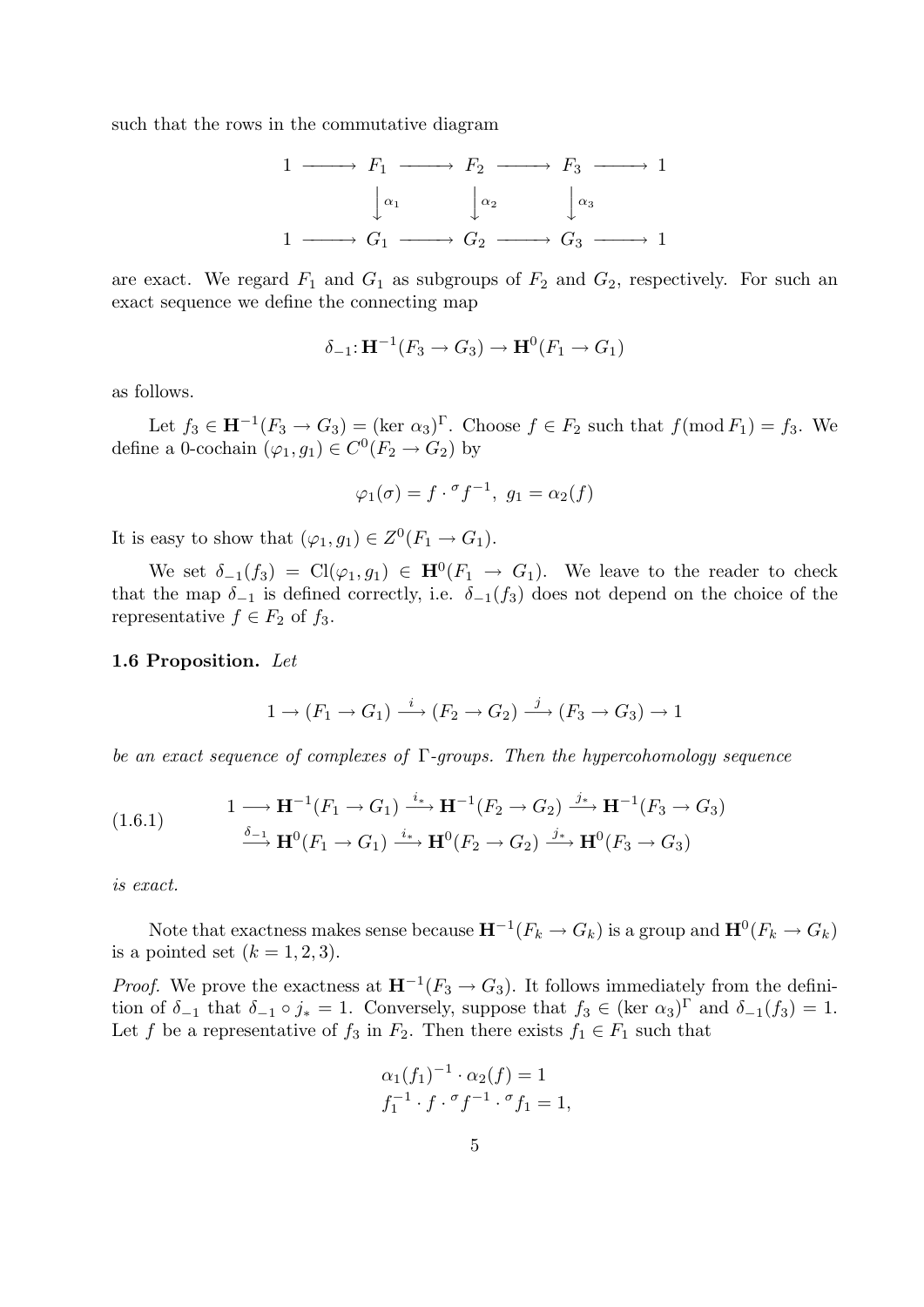hence

$$
\alpha_2(f_1^{-1}f) = 1, \, \, ^\sigma(f_1^{-1}f) = f_1^{-1}f
$$

Set  $f' = f_1^{-1}$  $f'_1 f$ . Then  $f'(\text{mod } F_1) = f_3$ ,  $\alpha_2(f') = 1$ , and  ${}^{\sigma} f' = f'$  for any  $\sigma \in \Gamma$ . Thus

$$
f' \in (\text{ker } \alpha_2)^{\Gamma} = \mathbf{H}^{-1}(F_2 \to G_2)
$$

and  $f_3 = j_*(f')$ . We have proved that  $f_3 \in \text{im } j_*$ .

We leave the proof of the exactness at the other terms to the reader.

# 2 Crossed modules and  $H<sup>1</sup>$

To define  $\mathbf{H}^1(F\to G)$  we need an additional structure on  $F\to G$ , namely the structure of crossed module.

**2.1 Definition.** A crossed module is a short complex (homomorphism)  $\alpha: F \to G$ , endowed with a left action of G on F (denoted by  $(g, f) \mapsto {}^gf$ ) satisfying

$$
(2.1.1)\qquad \qquad ff'f^{-1} = \alpha(f)f'
$$

(2.1.2) 
$$
\alpha({}^gf) = g \cdot \alpha(f) \cdot g^{-1}
$$

for any  $f, f' \in F, q \in G$ .

We say that a group  $\Gamma$  acts on a crossed module  $\alpha: F \to G$ , if  $\Gamma$  acts on F and G such that

$$
\alpha({}^\sigma f) = {}^\sigma(\alpha(f)), \ {}^\sigma({}^gf) = {}^\sigma{}^g({}^\sigma f) \quad \text{for any} \quad f \in \Gamma, \ g \in G, \ \sigma \in \Gamma.
$$

2.2 Examples of crossed modules.

- (1)  $\alpha: F \to G$  where F is any (abelian) G-module,  $\alpha$  is trivial.
- (2)  $\alpha: F \hookrightarrow G$  where F is a normal subgroup of  $G, \alpha: F \hookrightarrow G$  is the inclusion,  ${}^gf = gfg^{-1}$ .
- (3)  $\alpha: F \to G$  where  $F \to G$  is any surjective homomorphism with central kernel. An element  $g \in G$  acts on F by  ${}^gf = \tilde{g} f \tilde{g}^{-1}$  where  $\tilde{g}$  is any lifting of g to F.
- (4)  $F \to \text{Aut } F$  for any group  $F, f \mapsto \text{int}(f)$ .
- (5) Let X be a "nice" topological space,  $Y \subset X$  a subspace and  $x_0 \in Y$  a point. Then  $\pi_1(Y, x_0)$  acts on  $\pi_2(X, Y, x_0)$ , and the complex  $\pi_2(X, Y, x_0) \stackrel{\partial}{\longrightarrow} \pi_1(Y, x_0)$  (where  $\partial$ is the boundary homomorphism) is a crossed module.
- (6) Deligne's crossed module  $\rho: G^{sc} \to G$  of algebraic groups, described in the Introduction.

2.3 Remark. J. H. C. Whitehead [W1], [W2], who introduced the notion of a crossed module, considered the crossed module 2.2(5). Dedecker showed in [Ded1], [Ded2] that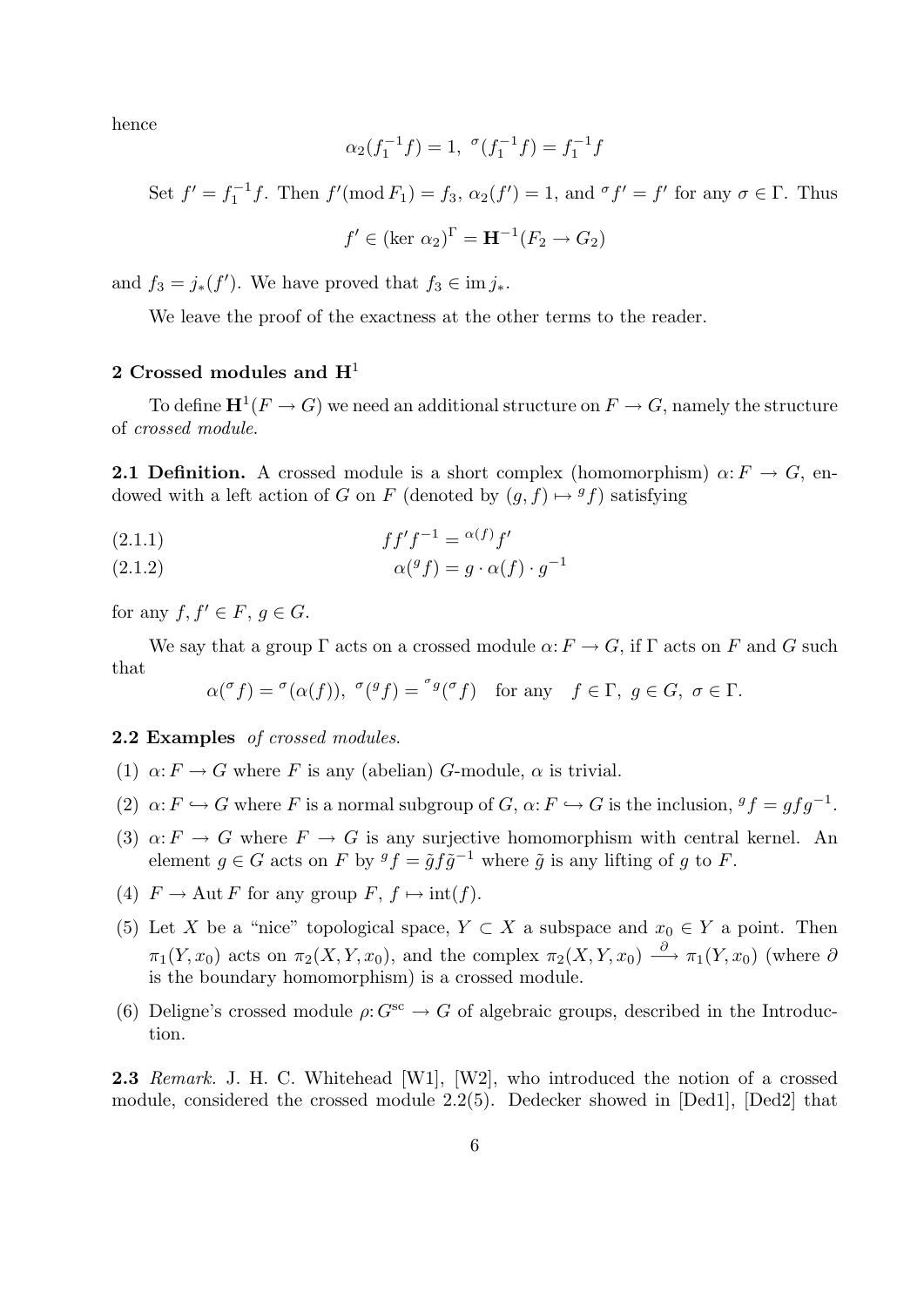a crossed module  $F \to G$  suits to define hypercohomology  $\mathbf{H}^1(X, F \to G)$  where X is a group, a topological space and so on. For a survey on crossed modules see [BHu].

**2.4. Lemma** (cf. [BHu]). Let  $F \xrightarrow{\alpha} G$  be a crossed module. Then

- (i) the group ker  $\alpha$  is central in F;
- (ii) ker  $\alpha$  is *G*-invariant;
- (iii) im  $\alpha$  is normal in G.

*Proof.* (i) follows from  $(2.1.1)$ ; (ii) and (iii) follow from  $(2.1.2)$ .

**2.5 Corollary.** The action of G on F induces an action of coker  $\alpha$  on the abelian group ker  $α$ .

**2.6** The group structure on  $H^0$ . Let  $F \to G$  be a crossed group with a  $\Gamma$ -action. We show that  $C^0 = C^0(F \to G)$ ,  $Z^0(F \to G)$  and  $\mathbf{H}^0(F \to G)$  have natural group structures.

The group G acts on Maps( $\Gamma$ , F) by  $({}^g\varphi)(\sigma) = {}^g(\varphi(\sigma))$  ( $\varphi \in \text{Maps}(\Gamma, F)$ ,  $\sigma \in \Gamma$ ). We define a group structure on  $C^0$  by

$$
(\varphi_1, g_1) \cdot (\varphi_2, g_2) = ({}^{g_1} \varphi_2 \cdot \varphi_1, g_1 g_2).
$$

One can check that  $Z^0$  is a subgroup of  $C^0$  with respect to this group structure.

Consider the map  $\nu: F \to Z^0$  defined by the formula  $\nu(f) = (\varphi, \alpha(f))$  where  $\varphi(\sigma) =$  $f \cdot \sigma f^{-1}$ . One can easily check that  $\nu$  is a group homomorphism and its image is normal in  $Z^0$ . Moreover the right action of F on  $Z^0$  defined by

$$
((\varphi, g), f) \longmapsto \nu(f^{-1}) \cdot (\varphi, g)
$$

coincides with the action  $*$  of 1.2. Thus  $\mathbf{H}^{0}(F \to G) = Z^{0}/\text{im }\nu$ , and therefore  $\mathbf{H}^{0}(F \to G)$ has a canonical group structure. This group structure depends functorially on the crossed module  $F \to G$ .

**2.7** Hypercohomology in degree 1. Let  $F \rightarrow G$  be a crossed module with a  $\Gamma$ -action. Following Dedecker [Ded3] we define the first hypercohomology as follows.

Let  $Z^1$  denote the set of pairs  $(h, \psi) \in \text{Maps}(\Gamma \times \Gamma, F) \times \text{Maps}(\Gamma, G)$  such that for any  $\sigma, \tau, v \in \Gamma$ 

$$
\alpha(h(\sigma,\tau))^{-1} \cdot \psi(\sigma\tau) = \cdot \psi(\sigma) \cdot \sigma \psi(\tau)
$$

$$
h(\sigma,\tau\upsilon) \cdot \psi(\sigma)\sigma h(\tau,\upsilon) = h(\sigma\tau,\upsilon) \cdot h(\sigma,\tau).
$$

We define a right action  $Z^1 \times C^0 \to Z^1$  of the group of 0-cochains  $C^0$  on the set of 1-cocycles Z<sup>1</sup>. For  $(a, g) \in C^0$  we set

$$
(h, \psi) * (a, g) = (h', \psi')
$$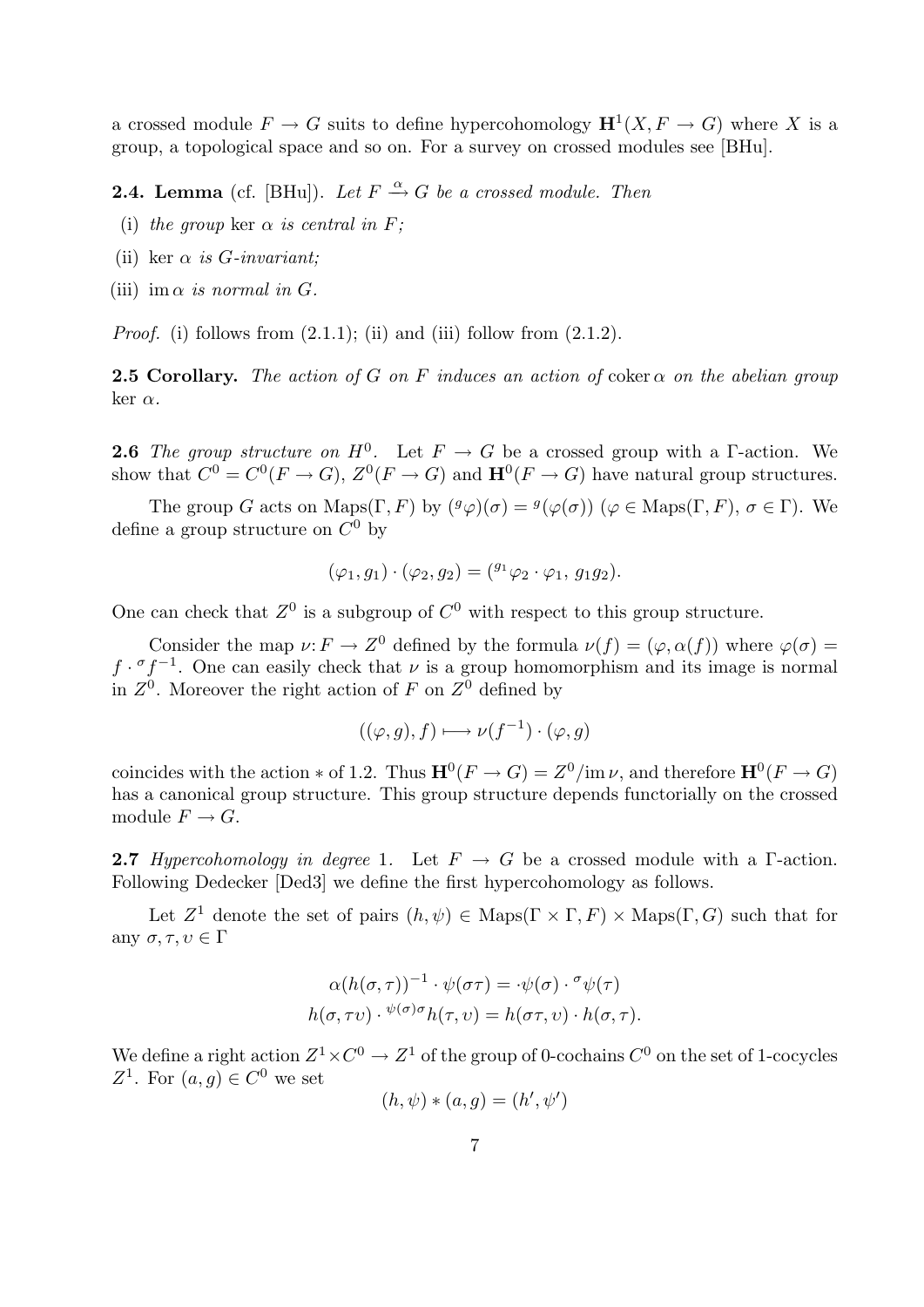where

$$
\psi'(\sigma) = g^{-1} \cdot \alpha(a(\sigma)) \cdot \psi(\sigma) \cdot \sigma_g
$$

$$
h'(\sigma, \tau) = g^{-1} \left[ a(\sigma \tau) \cdot h(\sigma, \tau) \cdot \psi(\sigma) \sigma_a(\tau)^{-1} \cdot a(\sigma)^{-1} \right]
$$

One can easily check that this is a group action.

Now we set

$$
\mathbf{H}^1(F \to G) = Z^1/C^0.
$$

The set  $\mathbf{H}^1(F \to G)$  has a neutral element, namely the class of the trivial cocycle  $(1,1) \in$ Z<sup>1</sup>. We write Cl(h,  $\psi$ ) for the hypercohomology class of 1-cocycle  $(h, \psi)$ .

**2.8** Morphisms of crossed modules. A morphism  $\varepsilon$ :  $(F_1 \rightarrow G_1) \rightarrow (F_2 \rightarrow G_2)$  of crossed modules is a pair of homomorphisms  $(\varepsilon_0: G_1 \to G_2, \varepsilon_{-1}: F_1 \to F_2)$  such that the diagram

$$
F_1 \xrightarrow{\varepsilon_{-1}} F_2
$$
  
\n
$$
\alpha_1 \downarrow \qquad \qquad \downarrow \alpha_2
$$
  
\n
$$
G_1 \xrightarrow{\varepsilon_0} G_2
$$

commutes and  ${}^{\varepsilon_0(g)}\varepsilon_{-1}(f) = \varepsilon_{-1}({}^gf)$  for any  $g \in G_1$ ,  $f \in F_1$ .

A morphism  $\varepsilon$  of crossed modules with Γ-action defines homomorphisms

$$
\varepsilon_* \colon \mathbf{H}^i(F_1 \to G_1) \to \mathbf{H}^i(F_2 \to G_2) \quad (i = -1, 0)
$$

and a map  $\varepsilon_* : H^1(F_1 \to G_1) \to H^1(F_2 \to G_2)$  that takes the neutral element to the neutral element. Thus  $\mathbf{H}^{-1}$ ,  $\mathbf{H}^0$  and  $\mathbf{H}^1$  are functors.

# 2.9 Examples.

- (1)  $\mathbf{H}^1(1 \to G) = H^1(G)$ .
- (2)  $\mathbf{H}^1(F \to 1) = H^2(F)$  (note that in this case F is abelian and therefore  $H^2(F)$  makes sense). To  $\text{Cl}(h,1) \in \mathbf{H}^1(F \to 1)$  we associate  $\text{Cl}(h) \in H^2(F)$ .
- (3) If  $F \stackrel{\alpha}{\rightarrow} G$  is a crossed module and  $\alpha$  is injective, then the morphism of complexes  $(F \to G) \to (1 \to G/\alpha(F))$  induces a canonical bijection  $\mathbf{H}^1(F \to G) \to H^1(\text{coker }\alpha)$ .
- (4) If  $\alpha$  is surjective, then the embedding (ker  $\alpha \to 1$ )  $\hookrightarrow (F \to G)$  of crossed modules induces a bijection  $H^2(\ker \alpha) \to^{\infty} \mathbf{H}^1(F \to G)$ . One can check that the map  $H^i(G) \to^{\infty}$  $\mathbf{H}^i(F \to G) = H^{i+1}(\ker \alpha)$   $(i = 0, 1)$  coinsides with the connecting map  $\delta_i: H^i(G) \to$  $H^{i+1}(\text{ker }\alpha)$  associated to the short exact sequence  $1 \to \text{ker }\alpha \to F \to G \to 1$  (see [Se], Ch. I, §5, for the definition of  $\delta_i$ ).

In the rest of this section we prolong the hypercohomology exact sequence (1.6.1).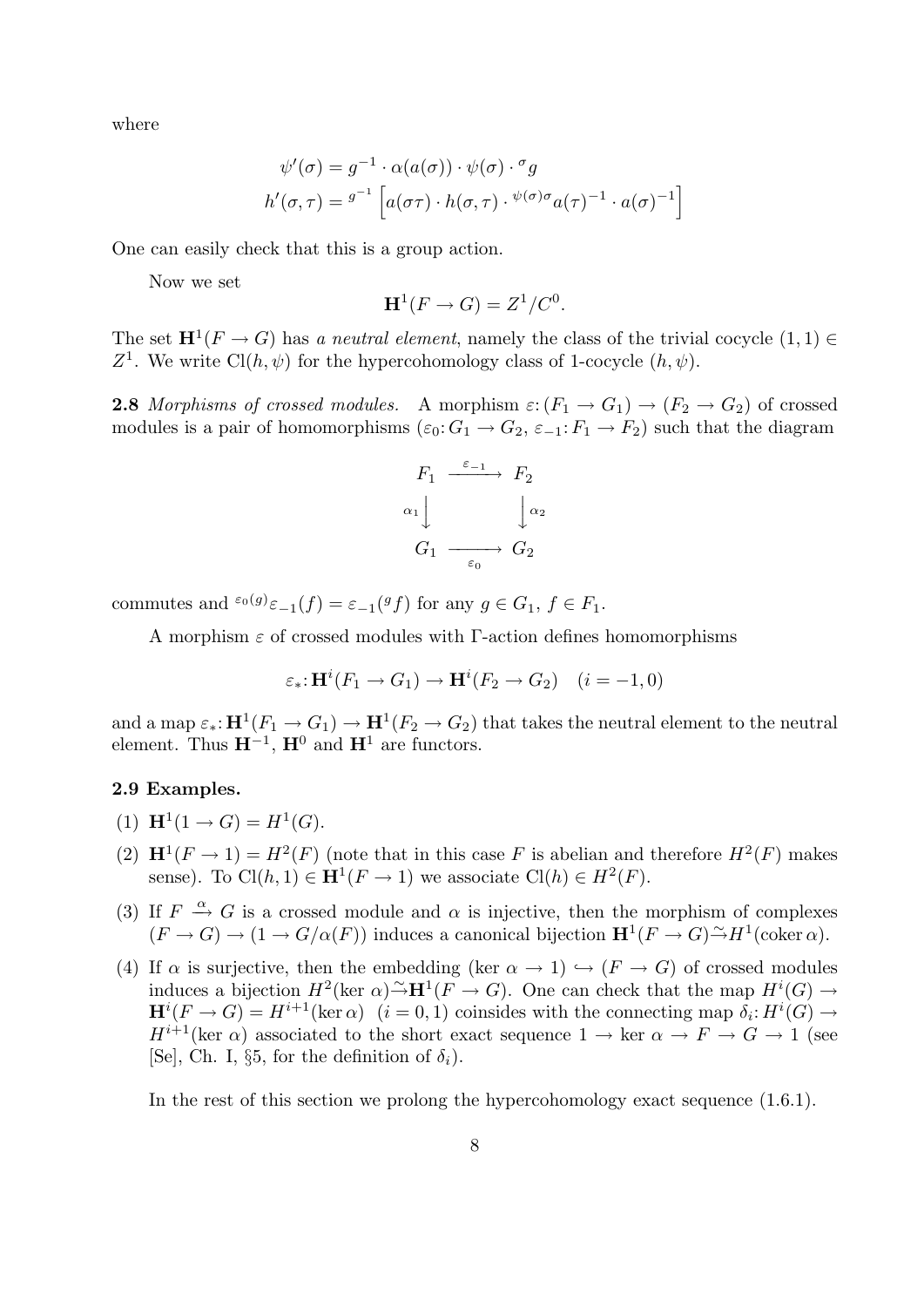2.10 Let

$$
1 \to (F_1 \to G_1) \xrightarrow{i} (F_2 \to G_2) \xrightarrow{j} (F_3 \to G_3) \to 1
$$

be an exact sequence of complexes of groups. We identify  $(F_1 \rightarrow G_1)$  with its image in  $(F_2 \rightarrow G_2)$ . Assume that  $(F_1 \rightarrow G_1)$  and  $(F_2 \rightarrow G_2)$  are endowed with structures of crossed modules such that  $i$  is a morphism of crossed modules. We assume also that

 $(2.10.1)$   $F_1$  is  $G_2$ -invariant in  $F_2$ .

Then  $G_2$  acts on  $F_3 \simeq F_2/F_1$ . We do not assume that  $(F_3 \rightarrow G_3)$  is a crossed module.

We define a left action of the group  $\mathbf{H}^0(F_2 \to G_2)$  on the set  $\mathbf{H}^0(F_3 \to G_3)$  by

 $\text{Cl}(\varphi_2, g_2) \cdot \text{Cl}(\varphi_3, g_3) = \text{Cl}({}^{g_2}\varphi_3 \cdot j(\varphi_2), j(g_2) \cdot g_3)$ 

One can check that this is a correctly defined group action.

**2.11** The connecting map. Let a short exact sequence

$$
1 \to (F_1 \to G_1) \to (F_2 \to G_2) \to (F_3 \to G_3) \to 1
$$

be as in 2.10. We define the connecting map

$$
\delta_0 \colon \mathbf{H}^0(F_3 \to G_3) \to \mathbf{H}^1(F_1 \to G_1)
$$

as follows.

Let  $\xi_3 \in H^0(F_3 \to G_3)$ ,  $\xi_3 = \text{Cl}(\varphi_3, g_3)$ ,  $(\varphi_3, g_3) \in Z^0(F_3 \to G_3)$ . We lift  $(\varphi_3, g_3)$  to some  $(\varphi, g)$ ,  $\varphi \in \text{Maps}(\Gamma, F_2)$ ,  $g \in G_2$ . We set

$$
\psi_1(\sigma) = g^{-1} \cdot \alpha_2(\varphi(\sigma)) \cdot \sigma_g
$$
  
\n
$$
h_1(\sigma, \tau) = g^{-1} [\varphi(\sigma \tau) \cdot \sigma_g(\tau)^{-1} \cdot \varphi(\sigma)^{-1}].
$$

Then  $\psi_1(\sigma) \in G_1$  and  $h_1(\sigma, \tau) \in F_1$  for any  $\sigma, \tau \in \Gamma$  (we use (2.10.1)).

We show that 
$$
(h_1, \psi_1) \in Z^1(F_1 \to G_1)
$$
. We have  
\n
$$
\psi_1(\sigma) \cdot {}^{\sigma}\psi_1(\tau) = g^{-1} \cdot \alpha_2(\varphi(\sigma)) \cdot {}^{\sigma}g \cdot {}^{\sigma}g^{-1} \cdot \alpha_2({}^{\sigma}\varphi(\tau)) \cdot {}^{\sigma\tau}g
$$
\n
$$
= g^{-1} \cdot \alpha_2(\varphi(\sigma) \cdot {}^{\sigma}\varphi(\tau) \cdot \varphi(\sigma\tau)^{-1}) \cdot g \cdot g^{-1} \cdot \alpha_2(\varphi(\sigma\tau)) \cdot {}^{\sigma\tau}g
$$
\n
$$
= \alpha_2 (h_1(\sigma,\tau))^{-1} \cdot \psi_1(\sigma\tau);
$$

$$
h_1(\sigma, \tau v) \cdot \frac{\psi_1(\sigma)\sigma}{}h_1(\tau, v)
$$
  
=  $g^{-1}[\varphi(\sigma\tau v) \cdot \frac{\sigma}{}\varphi(\tau v)^{-1} \cdot \varphi(\sigma)^{-1}]$   
 $\cdot \frac{g^{-1}[\varphi(\sigma) \cdot \frac{\sigma}{}\varphi(\tau v) \cdot \frac{\sigma\tau}{}\varphi(v)^{-1} \cdot \frac{\sigma}{}\varphi(\tau)^{-1} \cdot \varphi(\sigma)^{-1}]}{=} g^{-1}[\varphi(\sigma\tau v) \cdot \frac{\sigma\tau}{}\varphi(v)^{-1} \cdot \frac{\sigma}{}\varphi(\tau)^{-1} \cdot \varphi(\sigma)^{-1}]$   
=  $g^{-1}[\varphi(\sigma\tau v) \cdot \frac{\sigma\tau}{}\varphi(v)^{-1} \cdot \varphi(\sigma\tau)^{-1}] \cdot g^{-1}[\varphi(\sigma\tau) \cdot \frac{\sigma}{}\varphi(\tau)^{-1} \cdot \varphi(\sigma)^{-1}]$   
=  $h_1(\sigma\tau, v) \cdot h_1(\sigma, \tau)$ .

Hence  $(h_1, \psi_1) \in Z^1(F_1 \to G_1)$ .

We set  $\delta_0(\xi_3) = \text{Cl}(h_1, \psi_1) \in \mathbf{H}^1(F_1 \to G_1)$ . We leave to the reader to check that  $\delta_0(\xi_3)$  is defined correctly.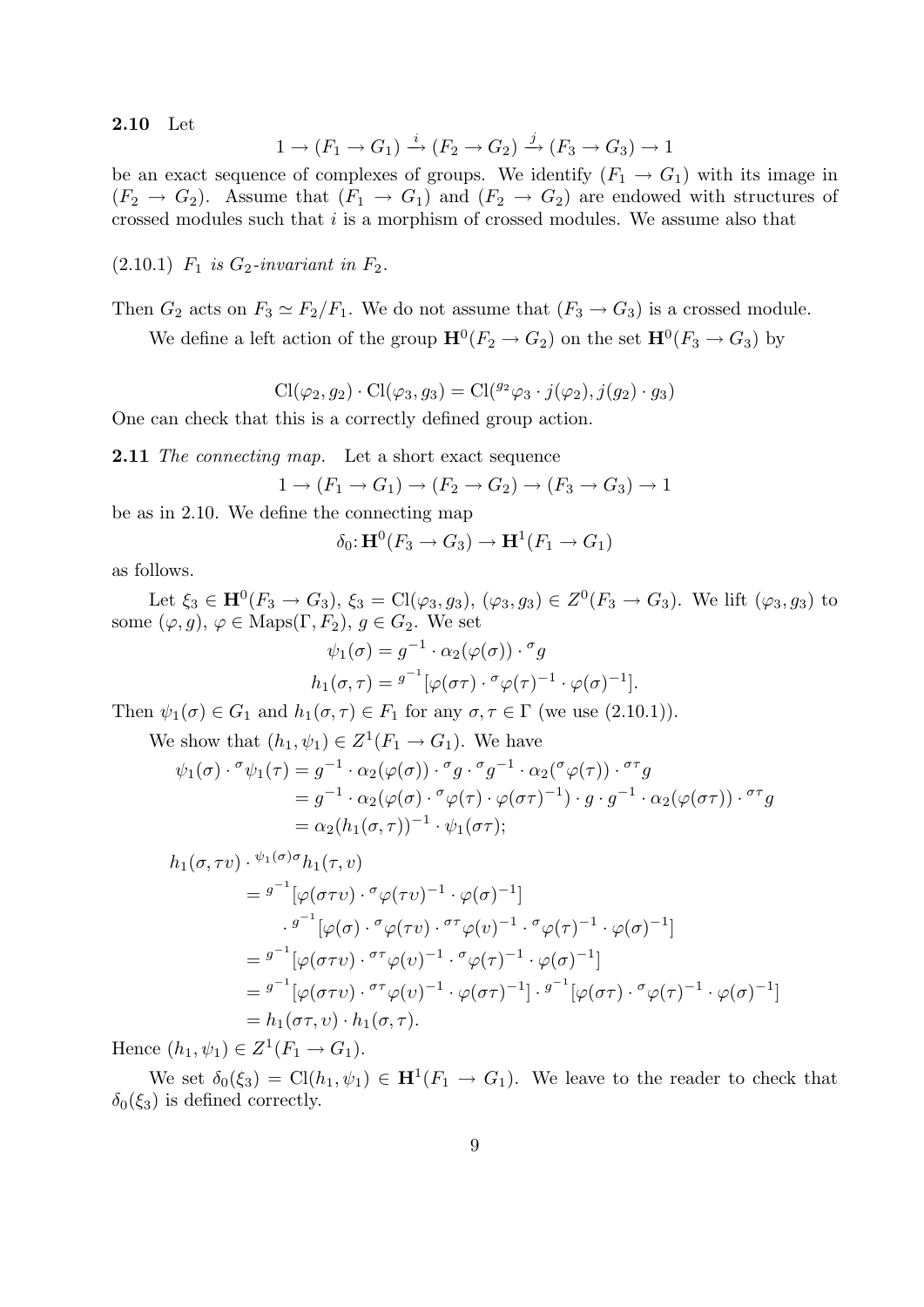#### 2.12 Proposition. Let

$$
(2.12.1) \t1 \t\t (F_1 \t\t \rightarrow G_1) \xrightarrow{i} (F_2 \t\t \rightarrow G_2) \xrightarrow{j} (F_3 \t\t \rightarrow G_3) \t\t \rightarrow 1
$$

be a short exact sequence of complexes of  $\Gamma$ -groups where i is an embedding of crossed modules with  $\Gamma$ -action. We identify  $(F_1 \rightarrow G_1)$  with its image in  $(F_2 \rightarrow G_2)$  and assume that the subgroup  $F_1 \subset F_2$  is  $G_2$ -invariant. Then

(i) the sequence

$$
(2.12.2) \qquad \begin{aligned} 1 &\rightarrow \mathbf{H}^{-1}(F_1 \rightarrow G_1) \xrightarrow{i_*} \mathbf{H}^{-1}(F_2 \rightarrow G_2) \xrightarrow{j_*} \mathbf{H}^{-1}(F_3 \rightarrow G_3) \\ &\xrightarrow{\delta_{-1}} \mathbf{H}^0(F_1 \rightarrow G_1) \xrightarrow{i_*} \mathbf{H}^0(F_2 \rightarrow G_2) \xrightarrow{j_*} \mathbf{H}^0(F_3 \rightarrow G_3) \\ &\xrightarrow{\delta_0} \mathbf{H}^1(F_1 \rightarrow G_1) \xrightarrow{i_*} \mathbf{H}^1(F_2 \rightarrow G_2) \end{aligned}
$$

is exact.

(ii)  $\delta_0$  defines a bijection

$$
(2.12.3) \qquad \mathbf{H}^0(F_2 \to G_2) \backslash \mathbf{H}^0(F_3 \to G_3) \xrightarrow{\sim} \ker[\mathbf{H}^1(F_1 \to G_1) \to \mathbf{H}^1(F_2 \to G_2)].
$$

*Proof.* We leave the proof of (ii) to the reader. To prove (i) we must prove the exactness at the terms  $\mathbf{H}^{0}(F_{3} \to G_{3})$  and  $\mathbf{H}^{1}(F_{1} \to G_{1})$ . We leave the proof for  $\mathbf{H}^{0}(F_{3} \to G_{3})$  to the reader.

We prove the exactness at  $\mathbf{H}^1(F_1 \to G_1)$ . It is clear that  $i_* \circ \delta_0 = 1$ . Indeed, the cocycle  $(h_1, \psi_1) \in Z^1(F_1 \to G_1)$  constructed in 2.11 is cohomologous to  $(1,1)$  in  $Z^1(F_2 \to G_2)$ .

Conversely, let  $\eta_1 \in \mathbf{H}^1(F_1 \to G_1)$ ,  $\eta_1 = \text{Cl}(h_1, \psi_1)$ . Assume that  $i_*(\eta_1) = 1$ . Then

$$
\psi_1(\sigma) = g^{-1} \cdot \alpha_2(a(\sigma)) \cdot \sigma_g
$$

$$
h_1(\sigma, \tau) = g^{-1} [a(\sigma \tau) \cdot \sigma_a(\tau)^{-1} \cdot a(\sigma)^{-1}]
$$

for some  $a: \Gamma \to F_2$ ,  $g \in G_2$ . Set  $g_3 = g \pmod{G_1} \in G_3$ ,  $\varphi_3(\sigma) = a(\sigma) \pmod{F_1} \in F_3$ . Using (2.10.1) one can easily check that  $(\varphi_3, g_3) \in Z^0(F_3 \to G_3)$ . Set  $\xi_3 = \text{Cl}(\varphi_3, g_3)$ ; then  $\eta_1 = \delta_0(\xi_3)$ . Thus  $\eta_1 \in \text{im } \delta_0$ , which was to be proved.

2.12.4 Remark. The hypercohomology exact sequence  $(2.12.2)$  depends on the short exact sequence (2.12.1) functorially.

**2.13 Corollary.** Let  $F \stackrel{\alpha}{\longrightarrow} G$  be a crossed module with  $\Gamma$ -action.

(i)  $([Br1], (4.2.2))$ . There is an exact sequence

(2.13.1) 
$$
1 \longrightarrow \mathbf{H}^{-1}(F \to G) \xrightarrow{\lambda_{-1}} H^{0}(F) \xrightarrow{\alpha_{*}} H^{0}(G) \xrightarrow{\varkappa_{0}} \mathbf{H}^{0}(F \to G)
$$

$$
\xrightarrow{\lambda_{0}} H^{1}(F) \xrightarrow{\alpha_{*}} H^{1}(G) \xrightarrow{\varkappa_{1}} \mathbf{H}^{1}(F \to G).
$$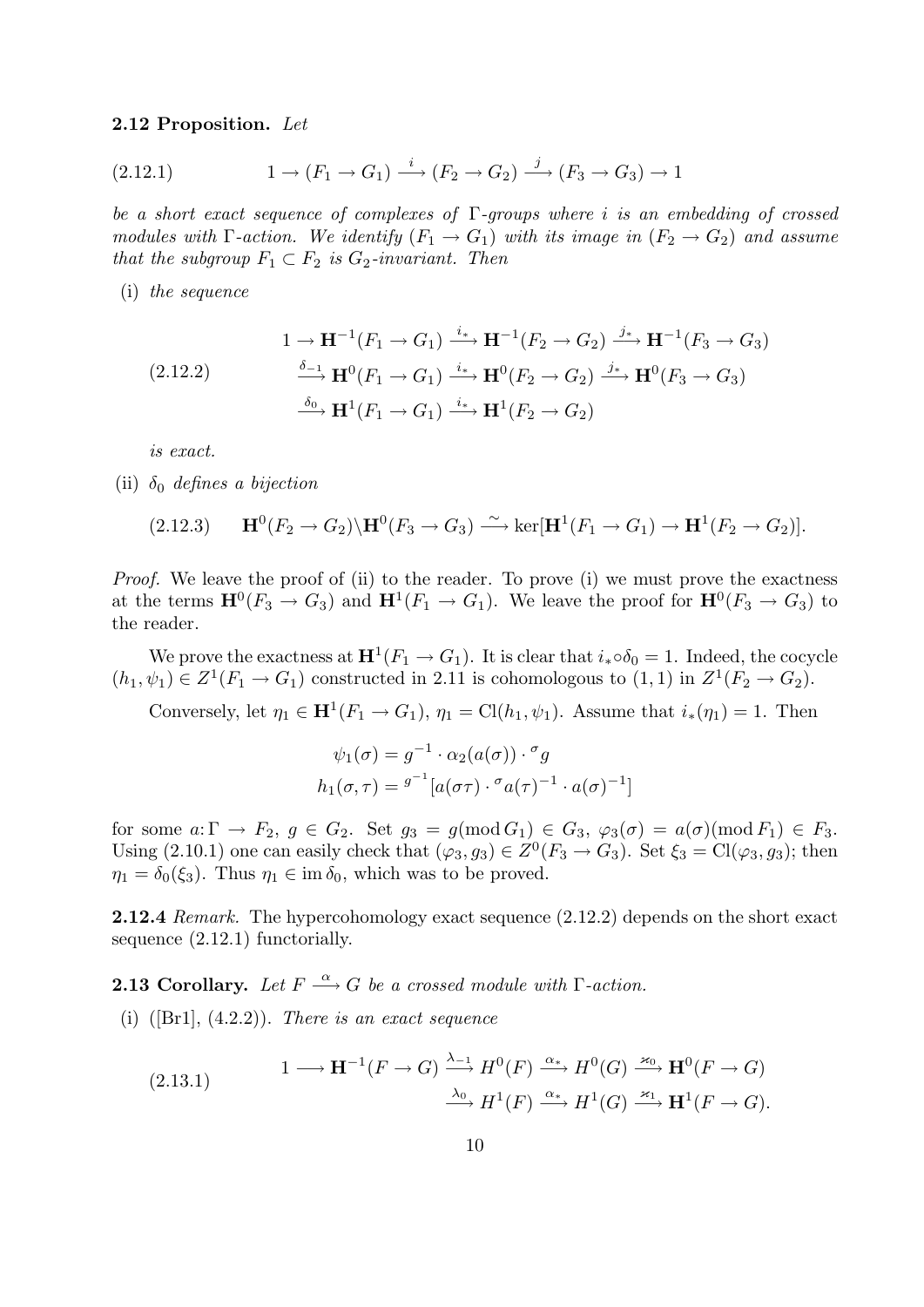(ii) The map  $\alpha_*: H^1(F) \to H^1(G)$  defines a bijection

(2.13.2) 
$$
\mathbf{H}^0(F \to G) \backslash H^1(F) \xrightarrow{\sim} \ker[\varkappa_1: H^1(G) \to \mathbf{H}^1(F \to G)]
$$

Here  $\alpha_*: H^i(F) \to H^i(G)$  are the canonical maps induced by  $\alpha$ . The maps  $\lambda_{-1}, \varkappa_0$ ,  $\lambda_0$  and  $\varkappa_1$  can be described as follows:

$$
\lambda_1: \mathbf{H}^{-1}(F \to G) = (\ker \alpha)^{\Gamma} \hookrightarrow F^{\Gamma} = H^0(F), f \longmapsto f
$$
  
\n
$$
\varkappa_0: H^0(G) = G^{\Gamma} \to \mathbf{H}^0(F \to G), g \longmapsto \mathrm{Cl}(1, g)
$$
  
\n
$$
\lambda_0: \mathrm{Cl}(\varphi, g) \longmapsto \mathrm{Cl}(\varphi)
$$
  
\n
$$
\varkappa_1: \mathrm{Cl}(\psi) \longmapsto \mathrm{Cl}(1, \psi)
$$

**2.13.3** Remark. The exact sequence  $(2.13.1)$ , but without the last term, was earlier constructed by Deligne ([Del], (2.4.3.1)).

Proof. Consider the short exact sequence

$$
1 \to (1 \to G) \to (F \to G) \to (F \to 1) \to 1
$$

of complexes of Γ-groups, where  $(1 \rightarrow G) \rightarrow (F \rightarrow G)$  is a morphism of crossed modules. The exact sequence (2.12.2) takes in our case the form (2.13.1), and the bijection (2.12.3) takes the form (2.13.2).

**2.14** Twisting. To describe the fibers of the map  $\varkappa_1: H^1(G) \to \mathbf{H}^1(F \to G)$  we need twisting.

The group G acts on the crossed module  $(F \to G)$ . An element  $g_* \in G$  acts by

$$
f \mapsto {}^{g_*}f, \ g \mapsto g_*gg_*^{-1} \ (f \in F, \ g \in G)
$$

Let  $\psi \in Z^1(G)$ . We can define the twisted crossed module  $\psi(F \to G) = (\psi F \to \psi G)$ , where the twisted groups  $_{\psi}F$  and  $_{\psi}G$  are the same F and G as abstract groups, but  $\Gamma$  acts differently, namely,

$$
\sigma^* f = \psi(\sigma) \sigma f, \ \sigma^* g = \psi(\sigma) \cdot \sigma g \cdot \psi(\sigma)^{-1} \ (\sigma \in \Gamma, \ f \in F, \ g \in G).
$$

We define a map

$$
t_{\psi} \colon \mathbf{H}^1(\psi(F \to G)) \to \mathbf{H}^1(F \to G)
$$

taking  $1 \in \mathbf{H}^1(\psi(F \to G))$  to  $\text{Cl}(1,\psi) \in \mathbf{H}^1(F \to G)$ . Let  $(h',\psi') \in Z^1(\psi(F \to G))$ . By definition this means that

$$
\psi'(\sigma) \cdot \psi(\sigma) \cdot \sigma \psi'(\tau) \cdot \psi(\sigma)^{-1} = \alpha (h'(\sigma, \tau))^{-1} \cdot \psi'(\sigma \tau)
$$

$$
h'(\sigma, \tau \nu) \cdot \psi'(\sigma) \psi(\sigma) \sigma h'(\tau, \nu) = h'(\sigma \tau, \nu) \cdot h'(\sigma, \tau).
$$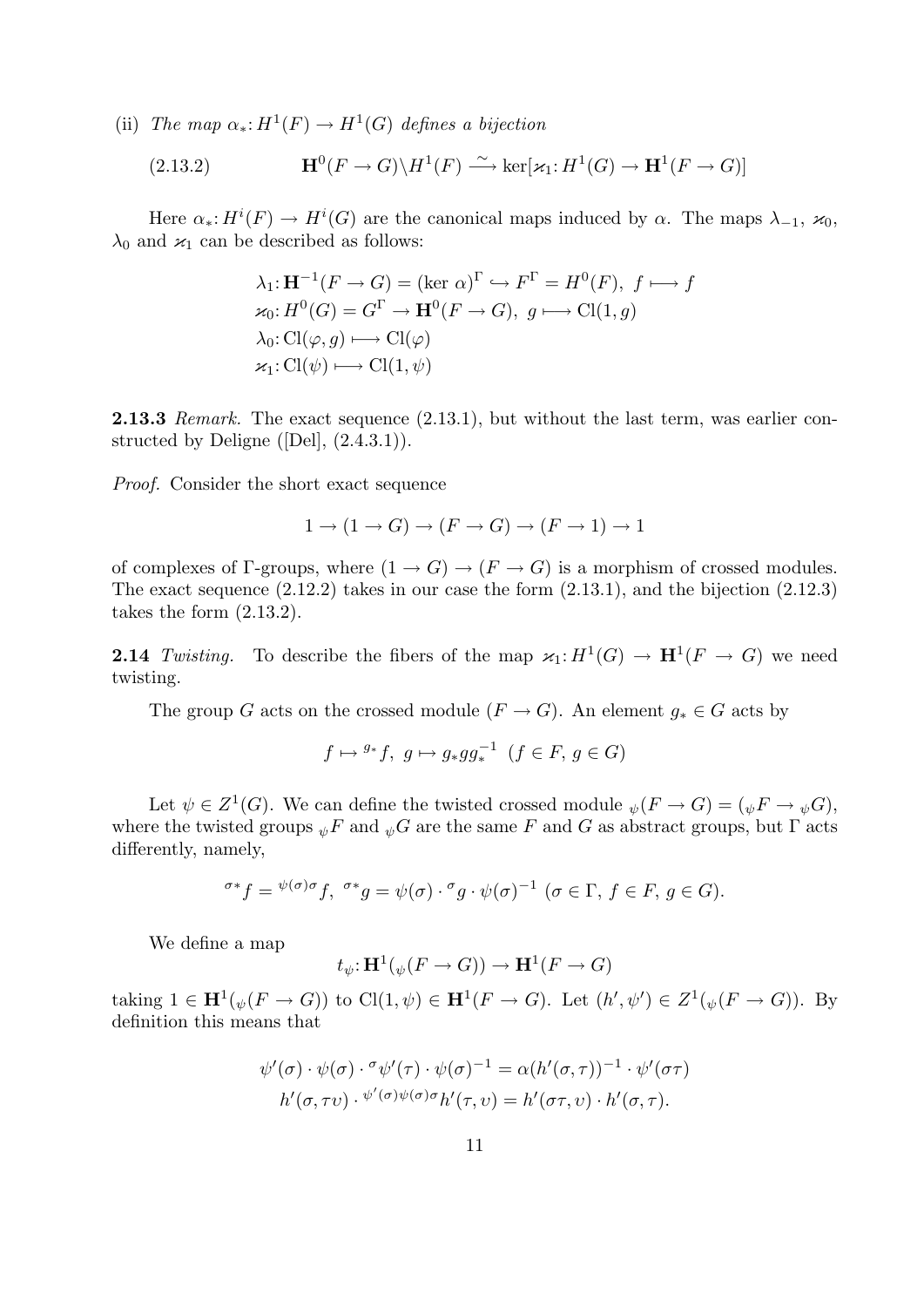We set

$$
t_{\psi}(\mathrm{Cl}(h',\psi')) = \mathrm{Cl}(h',\psi'\psi)
$$

One can easily check that the map  $t_{\psi}$  is defined correctly.

We can define a map  $t_{\psi}: H^1(\psi G) \to H^1(G)$  in a similar way. The diagram

$$
(2.14.1)
$$
\n
$$
H^{1}(\psi G) \xrightarrow{\quad t_{\psi}} H^{1}(G)
$$
\n
$$
\psi \times_{1} \downarrow \qquad \qquad \downarrow \times_{1}
$$
\n
$$
\mathbf{H}(\psi(F \to G)) \xrightarrow{\quad t_{\psi}} \mathbf{H}^{1}(F \to G)
$$

commutes.

**2.15 Proposition.** Let  $(F \stackrel{\alpha}{\longrightarrow} G)$  be a crossed module with  $\Gamma$ -action. Consider the exact sequence (2.13.1). Let  $\eta \in H^1(G)$ ,  $\eta = Cl(\psi)$ ,  $\psi \in Z^1(G)$ . Then the fiber of  $\varkappa_1$  over  $\varkappa_1(\eta)$ is in canonical bijection with the quotient set

$$
\mathbf{H}^{0}(\psi(F \to G))\backslash H^{1}(\psi F).
$$

*Proof.* The map  $t_{\psi} \colon \mathbf{H}^1(\psi(F \to G)) \to \mathbf{H}^1(F \to G)$  takes 1 to  $\text{Cl}(1,\psi) = \varkappa_1(\eta)$ . Since the diagram (2.14.1) is commutative, the map  $t_{\psi}: H^1(\psi G) \to H^1(G)$  takes the kernel of  $\psi \times_1$  to the fiber of  $\chi_1$  over  $\chi_1(\eta)$ . By Corollary 2.13 (ii) the kernel of  $\psi \times_1$  is in canonical bijection with  $\mathbf{H}^0(\psi(F \to G)) \backslash H^1(\psi F)$ . This proves the proposition.

**2.16 Proposition** ([Br1],  $(5.1.3)$ ]. Let

$$
1 \to (F_1 \to G_1) \xrightarrow{i} (F_2 \to G_2) \xrightarrow{j} (F_3 \to G_3) \to 1
$$

be an exact sequence of crossed modules with  $\Gamma$ -action. Then the sequence

$$
(2.16.1) \qquad \begin{aligned} 1 &\longrightarrow \mathbf{H}^{-1}(F_1 \to G_1) \xrightarrow{i_*} \mathbf{H}^{-1}(F_2 \to G_2) \xrightarrow{j_*} \mathbf{H}^{-1}(F_3 \to G_3) \\ &\xrightarrow{\delta_{-1}} \mathbf{H}^0(F_1 \to G_1) \xrightarrow{i_*} \mathbf{H}^0(F_2 \to G_2) \xrightarrow{j_*} \mathbf{H}^0(F_3 \to G_3) \\ &\xrightarrow{\delta_0} \mathbf{H}^1(F_1 \to G_1) \xrightarrow{i_*} \mathbf{H}^1(F_2 \to G_2) \xrightarrow{j_*} \mathbf{H}^1(F_3 \to G_3) \end{aligned}
$$

is defined and exact.

*Proof.* Since j is a morphism of crossed modules, the subgroup  $F_1 \subset F_2$  is  $G_2$ -invariant, and therefore the map  $\delta_0$  is defined. We must prove only the exactness at  $\mathbf{H}^1(F_2 \to G_2)$ ; we leave it to the reader.

2.17 The case of a normal abelian submodule. We want to prolong the exact sequence (2.16.1). We assume that the crossed submodule  $(F_1 \rightarrow G_1) \subset (F_2 \rightarrow G_2)$  is abelian, i.e.  $F_1$  and  $G_1$  are abelian groups and  $G_1$  acts on  $F_1$  trivially. We assume also that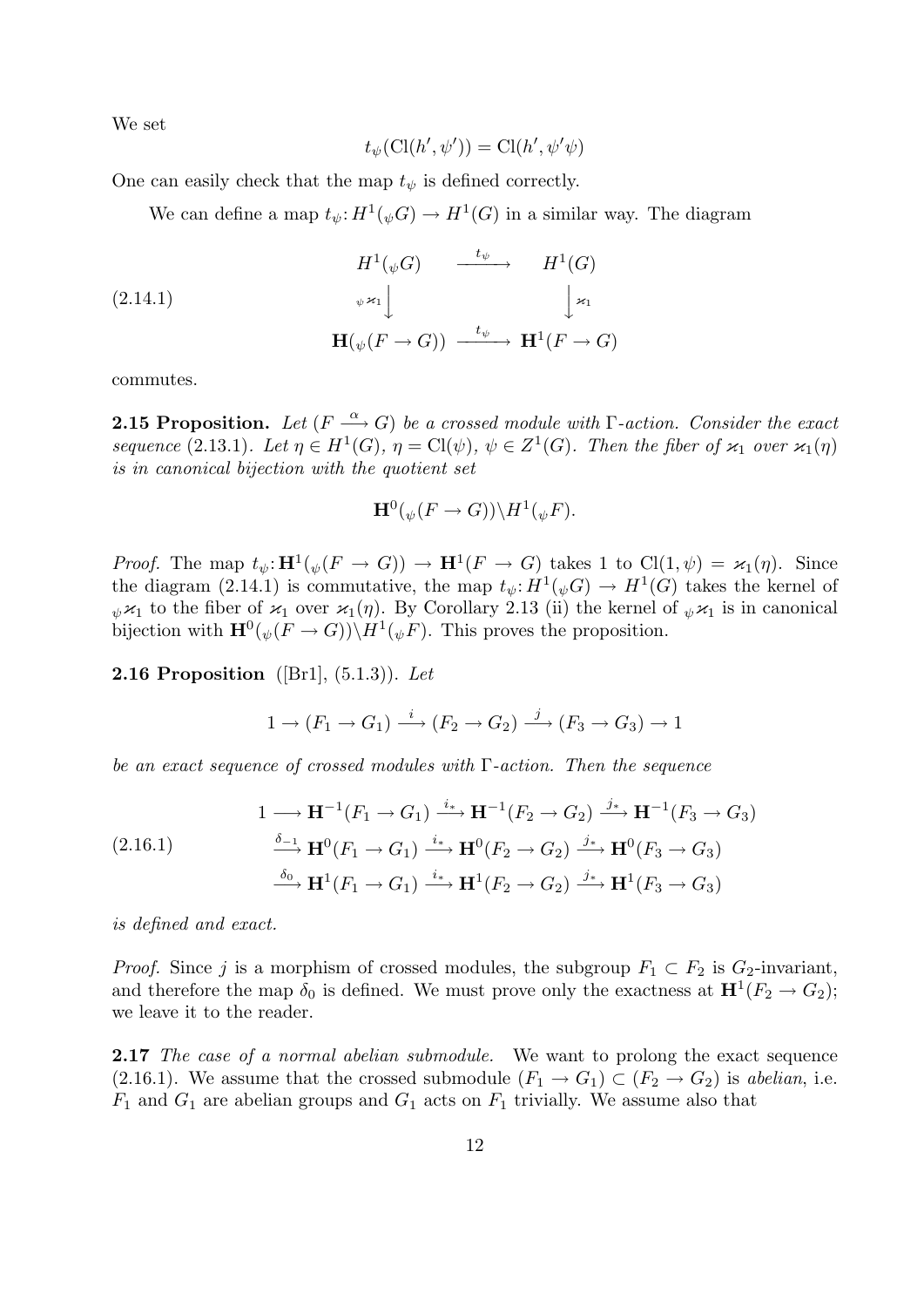$(2.17.1) \ \alpha_2(F_2)$  commutes with  $G_1$  in  $G_2$ ;  $(2.17.2)$   $F_1$  is central in  $F_2$ .

It follows from (2.17.1) and (2.17.2) that the group  $G_3$  acts on the complex  $(F_1 \rightarrow G_1)$ through coker  $\alpha_3$ . A cocycle  $(h_3, \psi_3) \in Z^1(F_3 \to G_3)$  defines a cocycle  $\bar{\psi}_3 \in Z^1(\text{coker}\,\alpha_3)$ , namely  $\bar{\psi}_3(\sigma) = \psi_3(\sigma) (\text{mod } \alpha_3(F_3))$ . Since coker  $\alpha_3$  acts on the complex  $(F_1 \to G_1)$ , we can define the twisted complex  $_{\bar{\psi}_3}(F_1 \to G_1)$ . We write  $_{\psi_3}(F_1 \to G_1)$  for  $_{\bar{\psi}_3}(F_1 \to G_1)$ .

We define a hypercohomology class  $\Delta_1(h_3, \psi_3) \in \mathbf{H}^2(\psi_3(F_1 \to G_1))$  as follows. We lift  $\psi_3$  to some continuous map  $\psi: \Gamma \to G_2$  and lift  $h_3$  to some continuous map  $h: \Gamma \times \Gamma \to F_2$ . Then we set

$$
d_1(\sigma, \tau) = \psi(\sigma) \cdot \sigma \psi(\tau) \cdot \psi(\sigma \tau)^{-1} \cdot \alpha_2(h(\sigma, \tau))
$$
  

$$
\mathfrak{a}_1(\sigma, \tau, \nu) = \psi(\sigma) \sigma h(\tau, \nu)^{-1} \cdot h(\sigma, \tau \nu)^{-1} \cdot h(\sigma \tau, \nu) \cdot h(\sigma, \tau)
$$

It is clear that  $d_1(\sigma, \tau) \in G_1$ ,  $\mathfrak{a}_1(\sigma, \tau, v) \in F_1$ . We must show now that  $(\mathfrak{a}_1, d_1) \in$  $Z^2(\psi_3(F_1 \to G_1))$ , i.e.

$$
\psi(\sigma)\sigma d_1(\tau, \nu)^{-1} d_1(\sigma, \tau) d_1(\sigma \tau, \nu) d_1(\sigma, \tau \nu)^{-1} = \alpha_1(\mathfrak{a}_1(\sigma, \tau, \nu)),
$$
  

$$
\psi(\sigma)\sigma \mathfrak{a}_1(\tau, \nu, \rho) \cdot \mathfrak{a}_1(\sigma \tau, \nu, \rho)^{-1} \cdot \mathfrak{a}_1(\sigma, \tau \nu, \rho) \cdot \mathfrak{a}_1(\sigma, \tau, \nu \rho)^{-1} \mathfrak{a}_1(\sigma, \tau, \nu) = 1
$$

We skip this tedious (though not easy) calculation.

We set  $\Delta_1(h_3, \psi_3) = \text{Cl}(\mathfrak{a}_1, d_1) \in \mathbf{H}^2(\psi_3(F_1 \to G_1)).$  We must check that the cohomology class  $\delta_1(h_3, \psi_3)$  is defined correctly, i.e. it does not depend on the choice of the lifting  $(h, \psi)$  of  $(h_3, \psi_3)$ . We leave the check to the reader.

#### 2.18 Proposition. Let

$$
1 \to (F_1 \to G_1) \xrightarrow{i} (F_2 \to G_2) \xrightarrow{j} (F_3 \to G_3) \to 1
$$

be an exact sequence of crossed modules with  $\Gamma$ -action such that the crossed module ( $F_1 \rightarrow$  $(G_1)$  is abelian and  $(2.17.1)$  and  $(2.17.2)$  hold. Let  $(h_3, \psi_3) \in Z^1(F_3 \to G_3)$ . Then  $\text{Cl}(h_3, \psi_3) \in \text{im } j_*$  if and only if  $\Delta_1(h_3, \psi_3) = 1$ .

Proof. Left to the reader.

**2.19** The fibers of  $j_*$ . Let the exact sequence

$$
1 \to (F_1 \to G_1) \xrightarrow{i} (F_2 \to G_2) \xrightarrow{j} (F_3 \to G_3) \to 1
$$

be as in Proposition 2.18. We want to describe the fibers of the map  $j_* : \mathbf{H}^1(F_2 \to G_2) \to$  $\mathbf{H}^1(F_3 \to G_3).$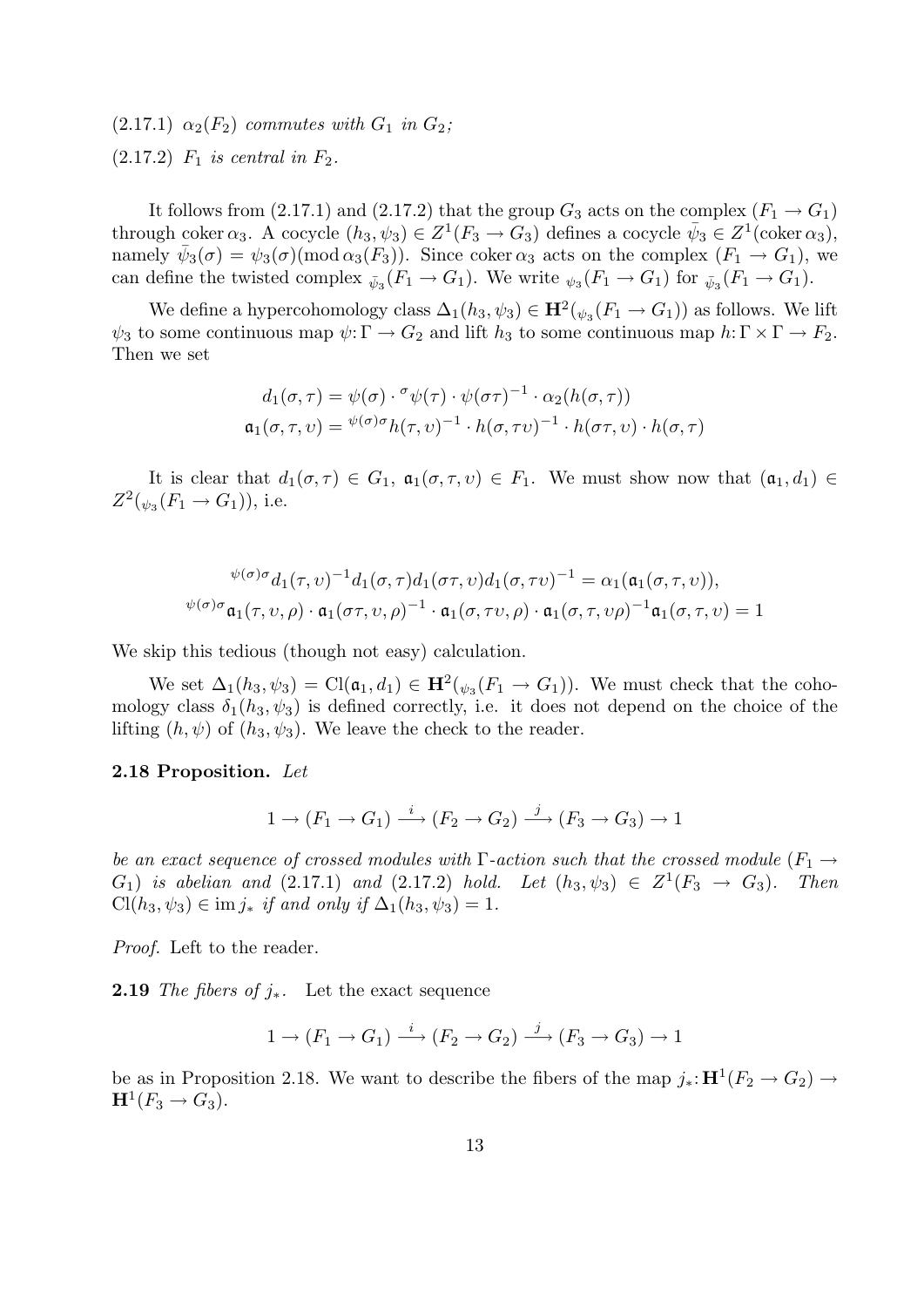Let

$$
(h, \psi) \in Z^1(F_2 \to G_2), \ \eta_2 = \text{Cl}(h, \psi) \in \mathbf{H}^1(F_2 \to G_2),
$$
  

$$
(h_3, \psi_3) = j(h, \psi), \ \eta_3 = j_*(\eta_2) = \text{Cl}(h_3, \psi_3) \in \mathbf{H}^1(F_3 \to G_3).
$$

We define a map  $t_{(h,\psi)} : \mathbf{H}^1(\psi_3(F_1 \to G_1)) \to \mathbf{H}^1(F_2 \to G_2)$  which takes 1 to  $\eta_2$ . We set

$$
t_{(h,\psi)}(Cl(h_1,\psi_1)) = Cl(hh_1,\psi_1\psi)
$$

One can check that  $(hh_1, \psi_1\psi) \in Z^1(F_2 \to G_2)$  and that the map  $t_{(h,\psi)}$  is defined correctly.

**2.19.1 Lemma.** The fiber of the map  $j_*: \mathbf{H}^1(F_2 \to G_2) \to \mathbf{H}^1(F_3 \to G_3)$  over  $\eta_3 = j_*(\eta_2)$ is the image of the map  $t_{(h,\psi)}$ .

Proof. Easy.

**2.20 Example.** Let  $F \stackrel{\alpha}{\longrightarrow} G$  be a crossed module with  $\Gamma$ -action. Consider the canonical exact sequence of crossed modules

(2.20.1) 
$$
1 \to (\ker \alpha \to 1) \stackrel{i}{\longrightarrow} (F \to G) \stackrel{j}{\longrightarrow} (F/\ker \alpha \hookrightarrow G) \to 1
$$

The complex (ker  $\alpha \rightarrow 1$ ) is abelian, and

$$
\mathbf{H}^i(\text{ker }\alpha \to 1) = H^{i+1}(\text{ker }\alpha) \quad (i \ge -1),
$$
  

$$
\mathbf{H}^i(F/\text{ker }\alpha \hookrightarrow G) = H^i(\text{coker }\alpha) \quad \text{for } i = 0, 1.
$$

Note that conditions (2.17.1) and (2.17.2) are satisfied. By Propositions 2.16 and 2.18, to the short exact sequence (2.20.1) we can associate the hypercohomology exact sequence

(2.20.2)

$$
1 \longrightarrow H^{1}(\ker \alpha) \xrightarrow{i_{*}} \mathbf{H}^{0}(F \to G) \xrightarrow{j_{*}} (\operatorname{coker} \alpha)^{\Gamma} \xrightarrow{\delta_{0}} H^{2}(\ker \alpha)
$$

$$
\longrightarrow \mathbf{H}^{1}(F \to G) \xrightarrow{j_{*}} H^{1}(\operatorname{coker} \alpha)^{\square} \longrightarrow H^{3}(\psi_{3}(\ker \alpha))
$$

The arrow  $---\succ$  in (2.20.2) is not a map, it just indicates that if  $\eta_3 \in H^1(\text{coker }\alpha)$ ,  $\eta_3 = \text{Cl}(\psi_3)$ , where  $\psi_3 \in Z^1(\text{coker }\alpha)$ , then  $\eta_3$  comes from  $\mathbf{H}^1(F \to G)$  if and only if  $\Delta_1(\psi_3) = 1$ . The fiber  $j_*^{-1}(\eta_3)$  is described in Lemma 2.19.1

**2.21** The case of a central submodule. Let

$$
1 \to (F_1 \to G_1) \xrightarrow{i} (F_2 \to G_2) \xrightarrow{j} (F_3 \to G_3) \to 1
$$

be a short exact sequence. We identify the crossed module  $(F_1 \rightarrow G_1)$  with its image in  $(F_2 \rightarrow G_2).$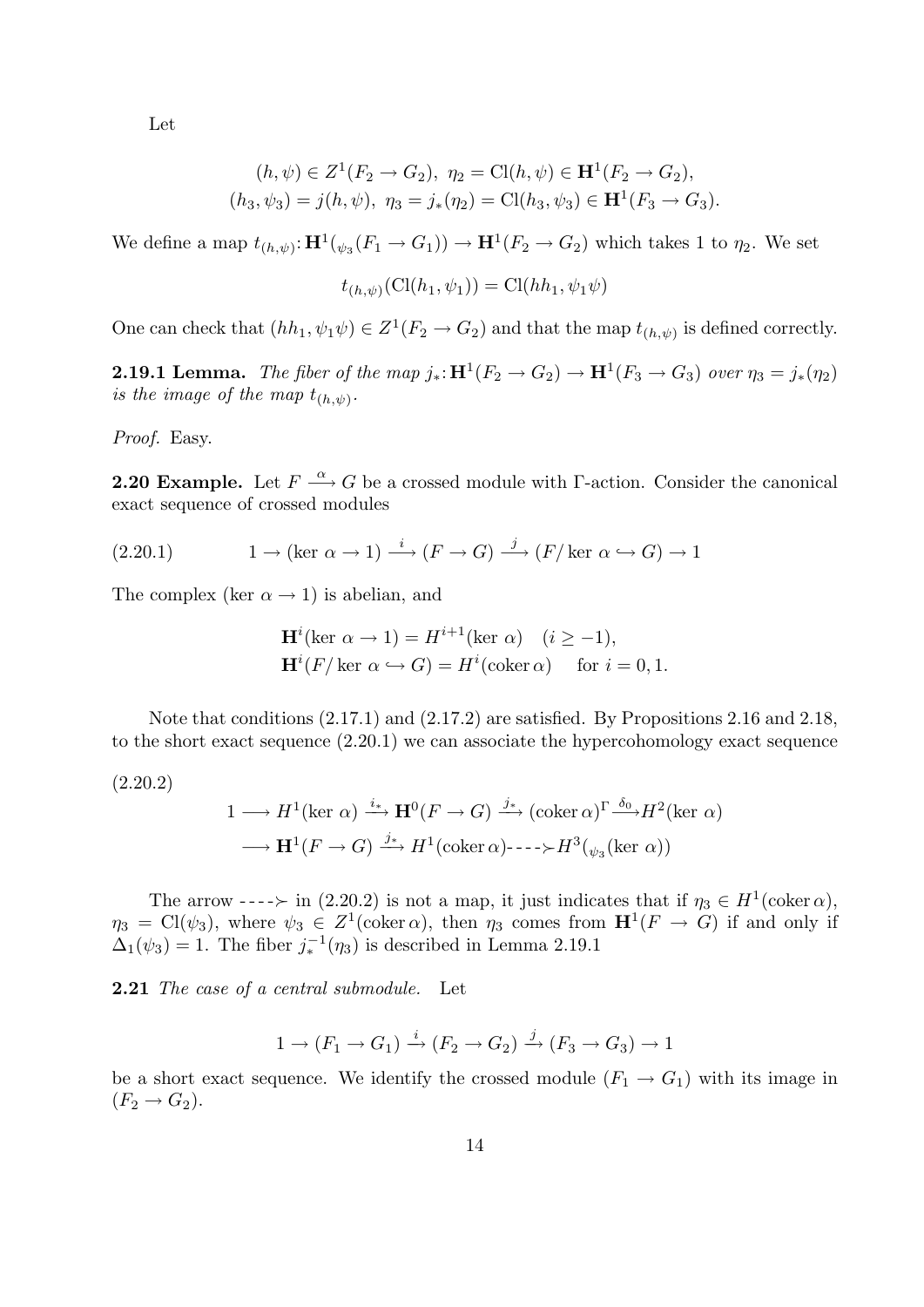We say that  $(F_1 \rightarrow G_1)$  is central in  $(F_2 \rightarrow G_2)$ , if  $G_1$  is central in  $G_2$ ,  $F_1$  is central in  $F_2$ , and  $G_2$  acts trivially on  $F_1$ . Assume that  $(F_1 \rightarrow G_1)$  is central in  $(F_2 \rightarrow G_2)$ . Then we can define the connecting map  $\delta_1: \mathbf{H}^1(F_3 \to G_3) \to \mathbf{H}^2(F_1 \to G_1)$ .

Let  $\eta_3 \in H^1(F_3 \to G_3)$ ,  $\eta_3 = \text{Cl}(h_3, \psi_3)$ . Then  $\Delta_1(h_3, \psi_3) \in H^2(F_1 \to G_1)$  (we write  $\mathbf{H}^2(F_1 \to G_1)$  instead of  $\mathbf{H}^2(\psi_3(F_1 \to G_1))$  because  $(F_1 \to G_1)$  is central in  $(F_2 \to G_2)$ . One can check that  $\Delta_1(h_3, \psi_3)$  does not depend on the choice of the cocycle  $(h_3, \psi_3)$ representing  $\eta_3$ . We set

$$
\delta_1(\eta_3) = \Delta_1(h_3, \psi_3).
$$

Propositions 2.16 and 2.18 imply

#### 2.22 Proposition. Let

$$
1 \to (F_1 \to G_1) \xrightarrow{i} (F_2 \to G_2) \xrightarrow{j} (F_3 \to G_3) \to 1
$$

be a short exact sequence of crossed modules with Γ-action, where the crossed submodule  $(F_1 \rightarrow G_1)$  is central in  $(F_2 \rightarrow G_2)$ . Then the sequence

(2.22.1) 
$$
\mathbf{H}^1(F_1 \to G_1) \xrightarrow{i_*} \mathbf{H}^1(F_2 \to G_2) \xrightarrow{j_*} \mathbf{H}^1(F_3 \to G_3) \xrightarrow{\delta_1} \mathbf{H}^2(F_1 \to G_1)
$$

is exact.

#### 3 Quasi-isomorphisms

Let  $(F_1 \xrightarrow{\alpha_1} G_1) \rightarrow (F_2 \xrightarrow{\alpha_2} G_2)$  be a morphism of crossed modules. Such a morphism induces group homomorphisms ker  $\alpha_1 \longrightarrow \text{ker } \alpha_2$ , coker  $\alpha_1 \longrightarrow \text{coker } \alpha_2$ .

**3.1 Definition.** A morphism  $(F_1 \xrightarrow{\alpha_1} G_1) \rightarrow (F_2 \xrightarrow{\alpha_2} G_2)$  is called a quasi-isomorphism if the induced homomorphisms ker  $\alpha_1 \rightarrow \text{ker } \alpha_2$  and coker  $\alpha_1 \rightarrow \text{coker } \alpha_2$  are isomorphisms.

#### 3.2 Examples.

- (1) Let  $(F \stackrel{\alpha}{\longrightarrow} G)$  be a crossed module. If  $\alpha$  is injective, then  $(F \rightarrow G) \rightarrow (1 \rightarrow \text{coker}\,\alpha)$ is a quasi-isomorphism. If  $\alpha$  is surjective, then (ker  $\alpha \to 1$ )  $\to (F \to G)$  is a quasiisomorphism.
- (2) The morphism of crossed modules of algebraic groups  $(Z^{(\text{sc})} \to Z) \hookrightarrow (G^{\text{sc}} \to G)$ , described in the introduction, is a quasi-isomorphism.

**3.3 Theorem.** Let  $\varepsilon: (F_1 \to G_1) \to (F_2 \to G_2)$  be a quasi-isomorphism of crossed modules with  $\Gamma$ -action. Then  $\varepsilon$  induces bijections

$$
\varepsilon_*\hbox{:}\ {\bf H}^i(F_1\to G_1)\longrightarrow {\bf H}^i(F_2\to G_2)
$$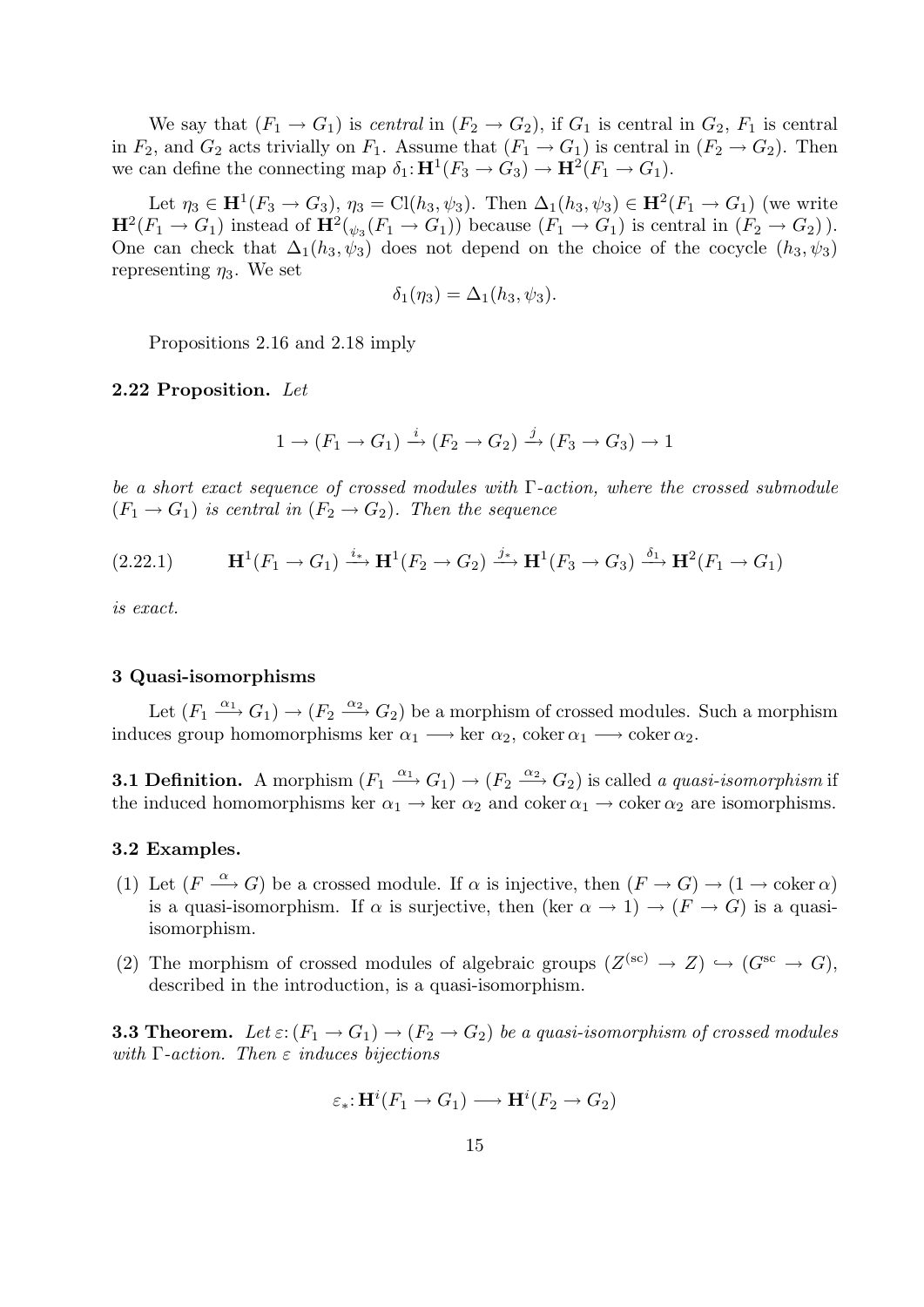$for i = -1, 0, 1.$ 

*Proof.* For  $i = -1$  the assertion is obvious.

Let  $i = 0$ . *i*. From 2.20 we obtain a commutative diagram

$$
1 \longrightarrow H^{1}(\ker \alpha_{1}) \longrightarrow \mathbf{H}^{0}(F_{1} \to G_{1}) \longrightarrow (\operatorname{coker} \alpha_{1})^{\Gamma} \longrightarrow H^{2}(\ker \alpha_{1})
$$
  
\n
$$
\downarrow \sim \qquad \qquad \downarrow \sim \qquad \qquad \downarrow \sim \qquad \qquad \downarrow \sim
$$
  
\n
$$
1 \longrightarrow H^{1}(\ker \alpha_{2}) \longrightarrow \mathbf{H}^{0}(F_{2} \to G_{2}) \longrightarrow (\operatorname{coker} \alpha_{2})^{\Gamma} \longrightarrow H^{2}(\ker \alpha_{2})
$$

with exact rows. Three vertical arrows in this diagram are isomorphisms because  $\varepsilon$  is a quasi-isomorphism. Then by the five-lemma the map  $\varepsilon_* : H^0(F_1 \to G_1) \to H^0(F_2 \to G_2)$ is also an isomorphism, which was to be proved.

Let  $i = 1$ . *i* From 2.20 we obtain a commutative diagram

$$
(\text{coker }\alpha_1)^{\Gamma} \to H^2(\text{ker }\alpha_1) \to \mathbf{H}^1(F_1 \to G_1) \to H^1(\text{coker }\alpha_1) \to H^3(\underset{\psi_3^{(1)}}{\downarrow} (\text{ker }\alpha_1))
$$
  
\n
$$
\downarrow \sim \qquad \qquad \downarrow \sim \qquad \qquad \downarrow \sim \qquad \qquad \downarrow \sim \qquad \qquad \downarrow \sim \qquad \qquad \downarrow \sim
$$
  
\n
$$
(\text{coker }\alpha_2)^{\Gamma} \to H^2(\text{ker }\alpha_2) \to \mathbf{H}^1(F_2 \to G_2) \to H^1(\text{coker }\alpha_2) \to \qquad \qquad \downarrow \sim
$$

with exact rows. Four vertical arrows in this diagram are bijections because  $\varepsilon$  is a quasiisomorphism. We prove the assertion by diagram chasing. To prove the surjectivity of the map  $\varepsilon_*: \mathbf{H}^1(F_1 \to G_1) \to \mathbf{H}^1(F_2 \to G_2)$  we use Lemma 2.19.1.

## 4 Abelianization maps

Let K be a field of characteristic 0, and  $\overline{K}$  a an algebraic closure of K. We set  $\Gamma = \text{Gal}(\overline{K}/K)$ .

The notions of a crossed module of algebraic groups and a quasi-isomorphism of crossed modules of algebraic groups are defined in the obvious way. If  $F \to G$  is a crossed module of algebraic groups, then  $F(\bar{K}) \to G(\bar{K})$  is a (discrete) crossed module with a Γ-action. We define the Galois hypercohomology of  $F \to G$  by

$$
\mathbf{H}^i(K, F \to G) = \mathbf{H}^i(\Gamma, F(\overline{K}) \to G(\overline{K})) \qquad (i = -1, 0, 1).
$$

We often abbreviate  $\mathbf{H}^i(K, F \to G)$  to  $\mathbf{H}^i(F \to G)$ .

If  $(F_1 \rightarrow G_1) \rightarrow (F_2 \rightarrow G_2)$  is a quasi-isomorphism of crossed modules of K-groups, then

$$
(F_1(\bar{K}) \to G_1(\bar{K})) \to (F_2(\bar{K}) \to G_2(\bar{K}))
$$

is a quasi-isomorphism of crossed modules with Γ-action, and by Theorem 3.3 we have a bijection  $\mathbf{H}^i(F_1 \to G_1) \overset{\sim}{\longrightarrow} \mathbf{H}^i(F_2 \to G_2)$ .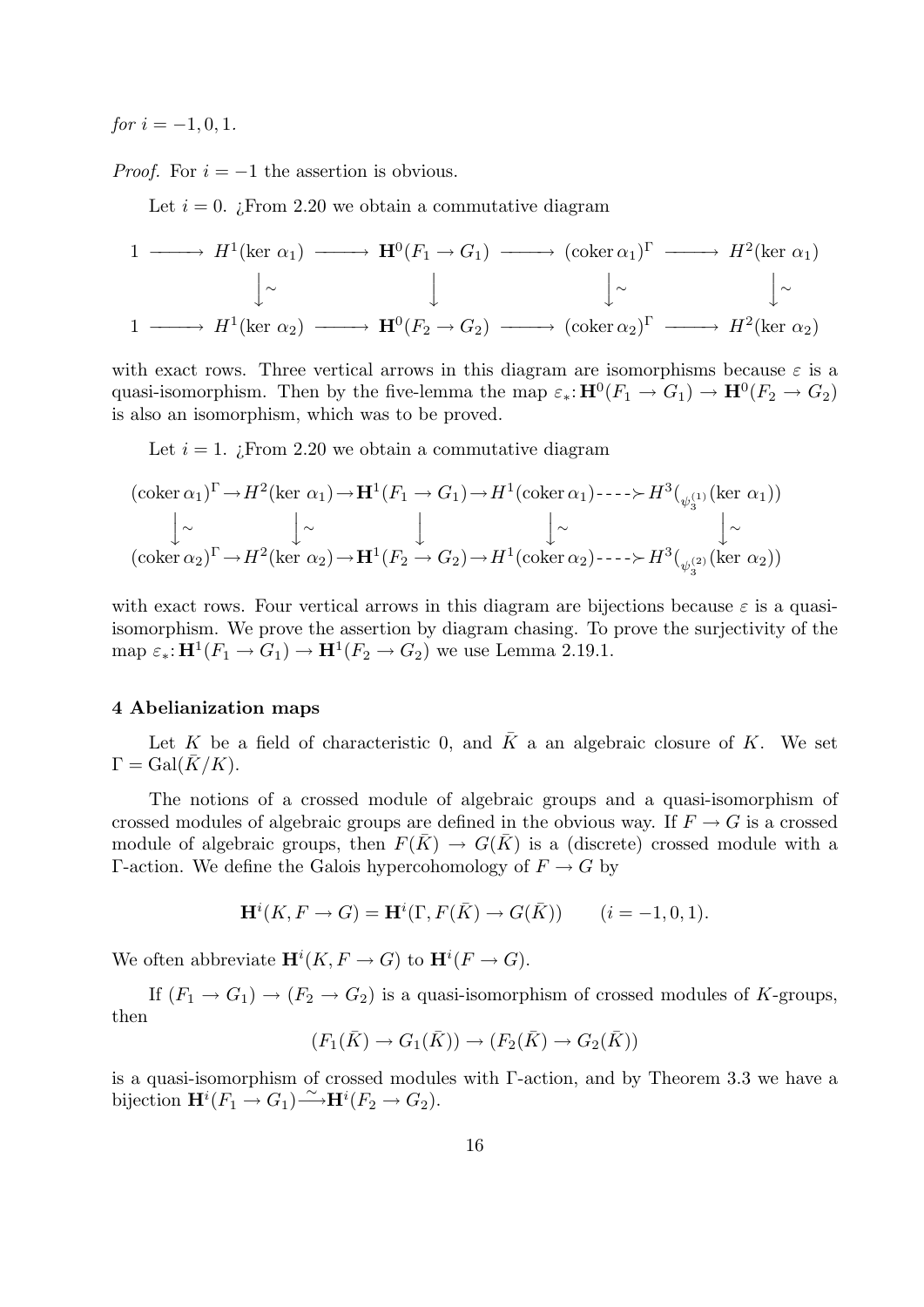4.1 Let G be a connected reductive K-group. Let  $G^{ss}$  denote its derived group (which is semisimple), and let  $G^{sc} \to G^{ss}$  be the universal covering of  $G^{ss}$ . Consider the composition

$$
\rho\hbox{\rm :}\ G^\text{sc}\to G^\text{ss}\to G.
$$

Then G acts on  $G^{sc}$ , and  $G^{sc} \longrightarrow G$  is a crossed module of K-groups. Let Z denote the center of G, and  $Z^{(\text{sc})}$  the center of  $G^{\text{sc}}$ .

Let  $T \subset G$  be a maximal torus defined over K. We set  $T^{(sc)} = \rho^{-1}(T)$ . We define the abelian Galois cohomology  $H^i_{ab}(K, G)$  (which we usually abbreviate to  $H^i_{ab}(G)$ ) by

$$
H_{\mathrm{ab}}^i(K, G) := \mathbf{H}^i(K, T^{(\mathrm{sc})} \to T) = \mathbf{H}^i(K, Z^{(\mathrm{sc})} \to Z) \qquad (i \ge -1),
$$

where we identify the abelian groups  $\mathbf{H}^{i}(K, T^{(\text{sc})} \to T)$  and  $\mathbf{H}^{i}(K, Z^{(\text{sc})} \to Z)$  using the quasi-isomorphism  $(Z^{(sc)} \to Z) \to (T^{(sc)} \to T)$  of abelian complexes. Note that  $\mathbf{H}^{i}_{ab}(K, \cdot)$ is a functor from the category of connected reductive  $K$ -group to the category of abelian groups. We are interested here in  $H_{ab}^0$  and  $H_{ab}^1$ .

**4.1.1 Lemma.** For  $i = 0, 1$  there is a canonical and functorial in G bijection  $\mathbf{H}^{i}(G^{\text{sc}} \rightarrow$  $G \rightarrow H_{ab}^{i}(G)$ , which is a group isomorphism when  $i = 0$ .

Proof. The assertion follows from Theorem 3.3, applied to the quasi-isomorphisms

$$
(Z^{(\text{sc})} \to Z) \to (T^{(\text{sc})} \to T) \to (G^{\text{sc}} \to G).
$$

4.1.2 Remark (essentially due to L. Breen). There is another, more intrinsic explanation of the fact that  $\mathbf{H}^1(G^{sc} \to G)$  has a canonical structure of abelian group. Deligne ([De], 2.0.2) noted that the commutator morphism

$$
(g_1, g_2) \mapsto g_1 g_2 g_1^{-1} g_2^{-1} : G \times G \to G
$$

can be uniquely lifted to a morphism

$$
(g_1, g_2) \mapsto \{g_1, g_2\} : G \times G \to G^{\text{sc}},
$$

and we have  $\{g_1, g_2\} = \{g_2, g_1\}.$  The crossed module  $G^{sc} \to G$  together with the map  $\{\ ,\ \}$  is a stable crossed module in the terminology of Conduché ([Co], 3.1). To the crossed module  $G^{sc} \to G$  one associates a (fibered) Picard category  $\mathcal{C}(G^{sc} \to G)$  (cf. [Br2], the remark after Def. 1.1.6). The map  $\{ , \}$  defines a commutativity constraint in  $\mathcal{C}(G^{\text{sc}} \to G)$ , and thus turns it into a commutative Picard category (cf. [Br3]). A commutaive Picard category is a categoric analogue of an abelian group, so the set of isomorphism classes of torsors under such a category has a canonical structure of abelian group. Since  $\mathbf{H}^1(G^{\text{sc}} \to$ G) is the set of isomorphism classes of torsors under  $\mathcal{C}(G^{\text{sc}} \to G)$  ([Br1], 6.2), we see that  $\mathbf{H}^1(G^{\text{sc}} \to G)$  has a canonical structure of abelian group.

**4.2** For  $i = 0, 1$  we define the abelianization map ab<sup>i</sup> as the composition

$$
ab^{i} : H^{i}(G) \xrightarrow{\varkappa_{i}} \mathbf{H}(G^{\rm sc} \to G) \xrightarrow{\sim} \mathbf{H}(Z^{(\rm sc)} \to Z) = H_{\rm ab}^{i}(G),
$$

where the map  $\varkappa_i$  is induced by the imbedding  $(1 \to G) \to (G^{sc} \to G)$  of crossed modules. By Corollary 2.13(i) we have an exact sequence

$$
(4.2.1) \tG^{sc}(K) \xrightarrow{\rho_*} G(K) \xrightarrow{ab^0} H^0_{ab}(K, G) \longrightarrow H^1(K, G^{sc}) \xrightarrow{\rho_*} H^1(K, G) \xrightarrow{ab^1} H^1_{ab}(K, G)
$$

In [Bo3] (see also [Bo1]) we prove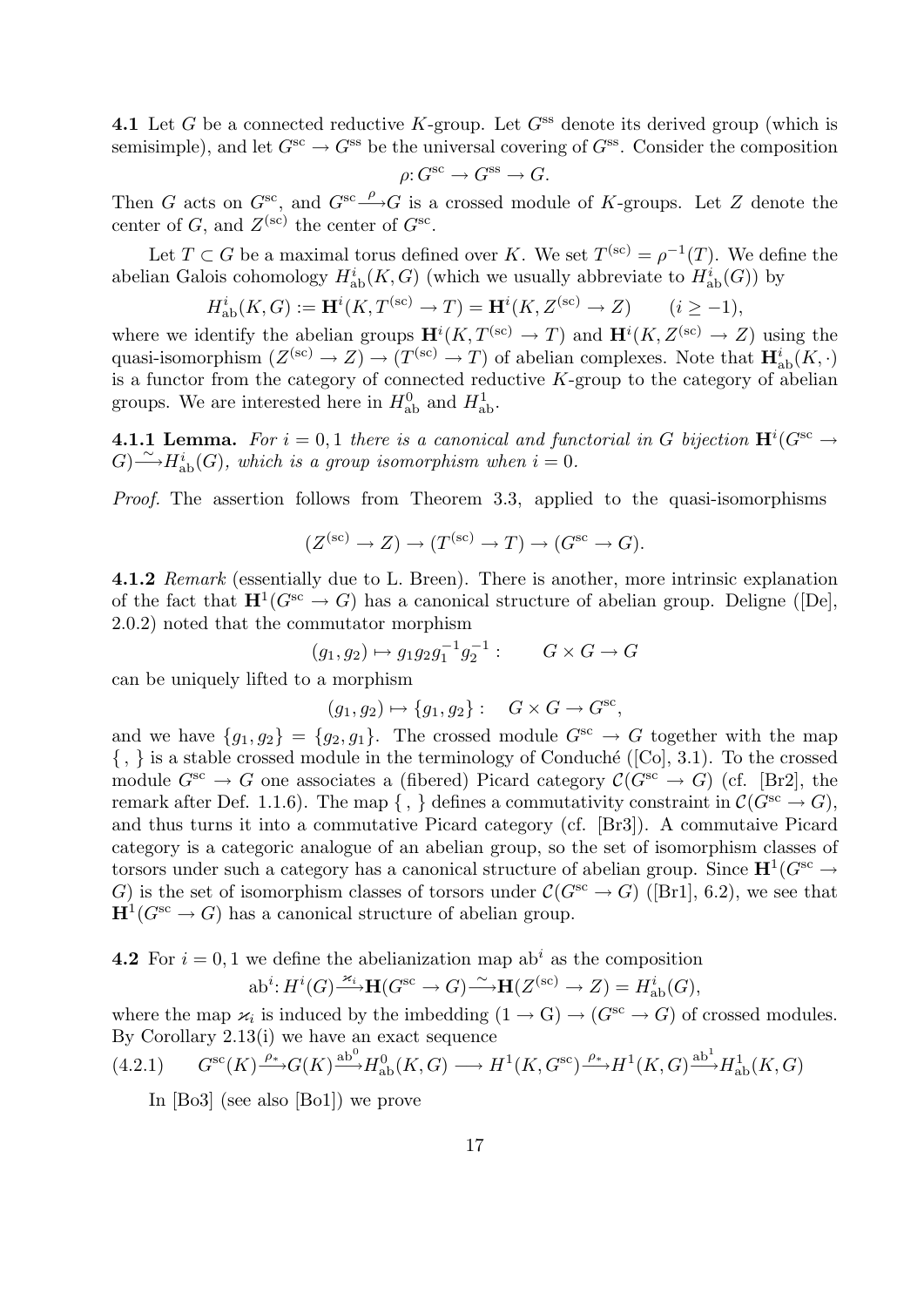**4.2.2 Proposition.** If K is a local field of characteristic 0 (archimedean or not) or a number field, then the map  $ab<sup>1</sup>$  is surjective.

¿From Proposition 4.2.2 we deduce here

**4.2.3 Corollary.** If K is a non-archimedean local field of characteristic  $0$ , then the map  $ab<sup>1</sup>$  is bijective.

*Proof.* Consider the exact sequence (4.2.1). By Proposition 2.15 any fiber of the map  $ab<sup>1</sup>$ comes from  $H^1(K, \psi G^{\rm sc})$  where  $\psi \in Z^1(K, G)$ . Since  $\psi G^{\rm sc}$  is simply connected, by Kneser's theorem ([Kn]) we have  $H^1(K, \psi G^{\rm sc}) = 1$ , so the map ab<sup>1</sup> is injective. By Proposition 4.2.2 the map  $ab<sup>1</sup>$  is surjective. We conclude that the abelianization map  $ab<sup>1</sup>$  is bijective, which was to be proved.

We see that when K is a non-archimedean local field, the set  $H^1(K, G)$  has a canonical and functorial structure of abelian group. (This result is due to Kottwitz [Ko1], [Ko2] in a slightly less functorial form.)

4.3 We can now describe the abelianization maps

$$
ab^i: H^i(K, G) \to H^i_{ab}(K, G) = \mathbf{H}^i(K, Z^{(sc)} \to Z) \qquad (i = 0, 1)
$$

explicitly in terms of cocycles.

**4.3.1 Proposition.** Let  $g \in H^0(k, G) = G(K)$ . Write  $g = \rho(g') \cdot z$  where  $g \in G^{sc}(\overline{K})$ ,  $z \in$  $Z(\bar{K})$ . Then  $ab^0(g) = \tilde{Cl}(\varphi, z)$  where the map  $\varphi: \Gamma \to Z^{(\rm sc)}(\bar{K})$  is defined by  $\varphi(\sigma) =$  $(g')^{-1} \cdot \sigma g'.$ 

*Proof.* We have  $(1, g) * g' = (\varphi, z)$  with the notation of 1.2. Thus the 0-cocycles  $(1, g)$  and  $(\varphi, z)$  are cohomological in  $\mathbf{H}^{0}(K, G^{\text{sc}} \to G)$ . This proves the assertion.

**4.3.2 Proposition.** Let  $\xi \in H^1(K, G)$  be a cohomology class,  $\xi = \text{Cl}(\psi)$ ,  $\psi \in Z^1(K, G)$ . Write  $\psi(\sigma) = \rho(\psi'(\sigma)) \cdot z(\sigma)$  for  $\sigma \in \Gamma$ , where  $\psi' : \Gamma \to G^{sc}(\overline{K})$  and  $z : \Gamma \to Z(\overline{K})$  are continuous maps. Then  $ab^{\hat{1}}(\xi) = Cl(h, z)$ , where the map  $h: \Gamma \times \Gamma \to Z^{(sc)}(\bar{K})$  is given by

$$
h(\sigma,\tau) = \psi'(\sigma) \cdot \sigma \psi'(\tau) \cdot \psi'(\sigma \tau)^{-1}.
$$

*Proof.* With the notation of 2.7 we have  $(1, \psi) * ((\psi')^{-1}, 1) = (h, z)$ . Thus the 1-cocycles  $(1, \psi)$  and  $(h, z)$  are cohomological in  $\mathbf{H}^1(K, G^{\text{sc}} \to G)$ . This proves the assertion.

Acknowledgements. This text emerged as an attempt to understand cohomological constructions of Kottwitz [Ko2]. I found the necessary techniques in Dedecker [Ded3].

The text was conceived during my stay at the Institute of Information Transmission of the USSR Academy of Sciences (Moscow), written at the Institute for Advanced Study (Princeton),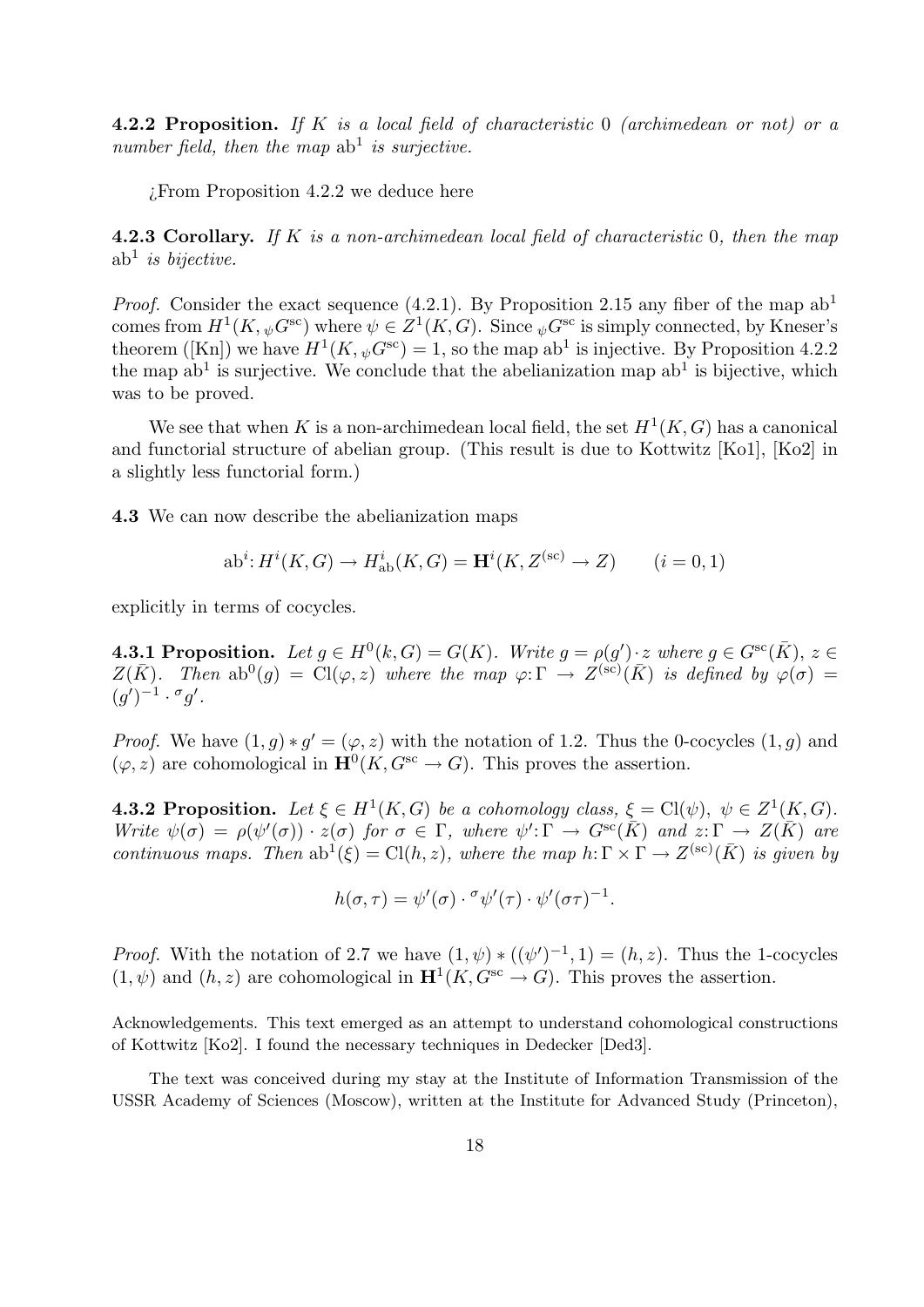and revised at the Max-Planck-Institut für Mathematik (Bonn). I am grateful to these Institutes for their hospitality and support.

I am very grateful to L. Breen for a number of useful remarks on the first version of this text. it is a pleasure to thank P. Deligne for numerous helpful discussions. Last but not least, I am deeply grateful to R.E. Kottwitz who explained to me in the summer of 1989 that the group I was interested in, was an (abelian) hypercohomology group.

#### References

- [Bo1] Borovoi, M. V.: The algebraic fundamental group and abelian Galois cohomology of reductive algebraic groups. Preprint MPI/89–90, Bonn, 1989.
- [Bo2] Borovoi, M. V.: Abelianization of the second non-abelian Galois cohomology. (to appear in Duke Math. J.)
- [Bo3] Borovoi, M. V.: Abelian Galois cohomology of reductive groups. (in preparation)
- [Br1] Breen, L: Bitorseurs et cohomologie non abélienne. In: Cartier, P. et al (eds.) The Grothendieck Festschrift, vol. 1, pp. 401–476, Boston: Birkhaüser 1990
- [Br2] Breen, L.: Théorie de Schreier supérieure. (To appear in Ann. Scient. Éc. Norm. Supér.)
- [Br3] Breen, L.: Letter to P. Deligne of February 4, 1988.
- [BHi] Brown, R., Higgins, P. J.: Crossed complexes and non-Abelian extensions, In: Kamps, K. H. et al (eds.) Category Theory (Lecture Notes in Math. vol. 962, pp. 39–50). Berlin: Springer 1982
- [BHu] R. Brown. R, Huebschmann, P.: Identities among relations, In: Brown, R., Thickstun, T. L. (eds.) Low-Dimensional Topology, (London Math. Soc. Lecture Notes Series vol. 48, pp. 153–202). Cambridge: Cambridge University Press 1982
- [Co] D. Conduché, Modules croisés généralisés de longueur 2. J. of Pure and Applied Algebra 34, 155–178 (1984)
- [Ded1] Dedecker, P.: Sur la cohomologie non abélienne I. Can. J. Math. 12, 231–251 (1960)
- [Ded2] Dedecker, P.: Les foncteurs  $Ext_{\Pi}$ ,  $\mathbf{H}_{\Pi}^2$  et  $H_{\Pi}^2$  non abéliens. C. R. Acad. Sci. 258, 4891–4894 (1964)
- [Ded3] Dedecker, P.: Three dimensional non-abelian cohomology for groups. In: Hilton, P. (ed.) Category Theory, Homology Theory and Their Applications II. (Lecture Notes in Math. vol. 92, pp. 32–64). Berlin: Springer 1969